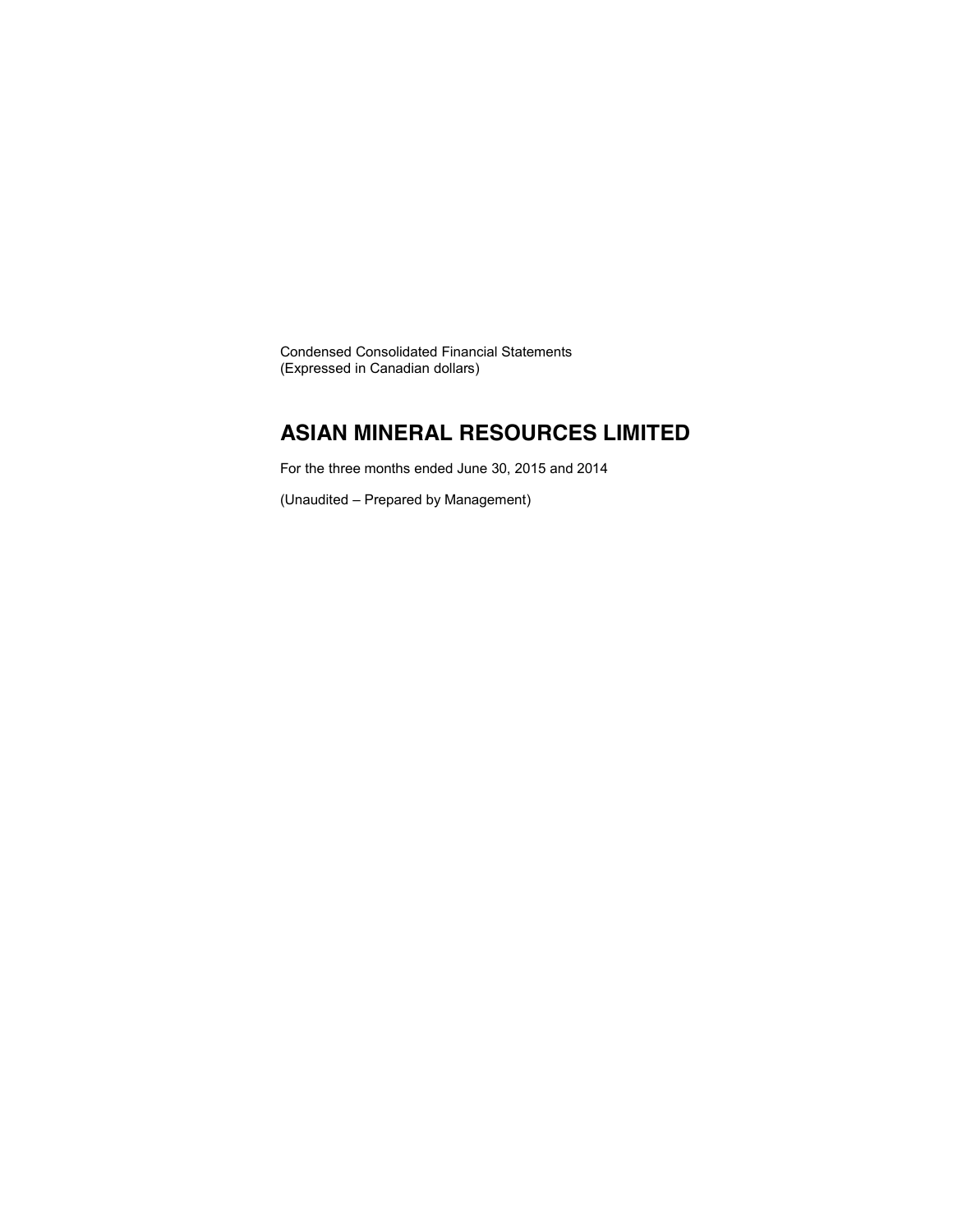Condensed Consolidated Balance Sheets (Expressed in Canadian dollars) (Unaudited)

|                                                            |       | June 30,              | December 31,          |
|------------------------------------------------------------|-------|-----------------------|-----------------------|
|                                                            | Notes | 2015                  | 2014                  |
|                                                            |       |                       |                       |
| <b>Assets</b>                                              |       |                       |                       |
|                                                            |       |                       |                       |
| Current assets:                                            |       |                       |                       |
| Cash and cash equivalents                                  |       | \$<br>7,544,149       | \$<br>5,001,954       |
| Accounts receivable and prepaid expenses                   | 8     | 18,233,141            | 16,341,270            |
| Inventories                                                | 9     | 6,400,584             | 5,863,982             |
|                                                            |       | 32, 177, 874          | 27,207,206            |
|                                                            |       |                       |                       |
| Non-current assets:                                        |       |                       |                       |
| Property, plant and equipment<br>Mineral property interest | 10    | 31,670,198<br>385,788 | 47,219,656<br>492,964 |
|                                                            | 11    | 32,055,986            | 47,712,620            |
|                                                            |       |                       |                       |
| <b>Total assets</b>                                        |       | \$<br>64,233,860      | \$<br>74,919,826      |
|                                                            |       |                       |                       |
| Liabilities and Shareholders' Equity                       |       |                       |                       |
|                                                            |       |                       |                       |
| <b>Current liabilities:</b>                                |       |                       |                       |
| Trade payables and accrued liabilities                     | 12    | \$<br>7,325,173       | 8,659,100<br>S        |
| Bank term loan                                             | 13    | 8,711,536             | 9,280,742             |
|                                                            |       | 16,036,709            | 17,939,842            |
|                                                            |       |                       |                       |
| Non-current liabilities:                                   |       |                       |                       |
| Bank term loan                                             | 13    | 9,993,285             | 9,281,466             |
| Provision for closure and rehabilitation                   | 14    | 429,677               | 399,072               |
| Other non-current liabilities                              | 15    | 2,423,394             | 2,250,776             |
|                                                            |       | 12,846,356            | 11,931,314            |
|                                                            |       |                       |                       |
| <b>Total liabilities</b>                                   |       | 28,883,065            | 29,871,156            |
|                                                            |       |                       |                       |
| Shareholders' equity:<br>Share capital                     | 16    | 128,264,065           | 128,236,565           |
| Share-based payments reserve                               |       | 643,367               | 669,328               |
| Currency translation reserve                               |       | (491,060)             | 2,722,783             |
| Deficit                                                    |       | (91, 445, 923)        | (85,901,641)          |
|                                                            |       |                       |                       |
| Equity attributable to shareholders of the Company         |       | 36,970,449            | 45,727,035            |
| Non-controlling interest                                   | 25    | (1,619,654)           | (678, 365)            |
|                                                            |       |                       |                       |
| Total shareholders' equity                                 |       | 35,350,795            | 45,048,670            |
|                                                            |       |                       |                       |
| Total liabilities and shareholders' equity                 |       | \$<br>64,233,860      | 74,919,826<br>\$      |
|                                                            |       |                       |                       |

Going concern (note 1) Contingencies (note 27)

The accompanying notes form an integral part of these consolidated financial statements.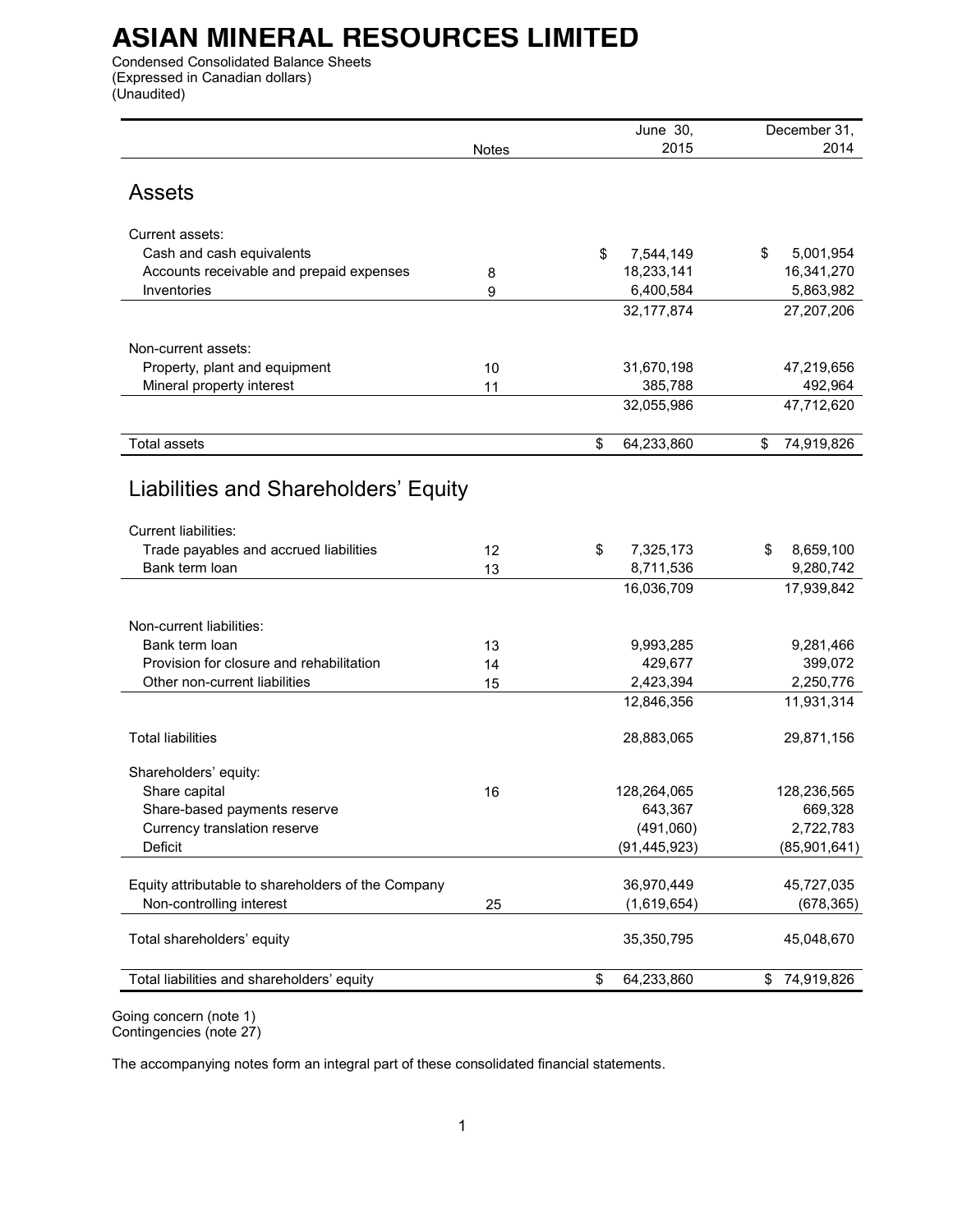Condensed Consolidated Statements of Operations and Comprehensive (Loss) Income (Expressed in Canadian dollars) (Unaudited)

For the three months ended June 30, 2015 and 2014

|                                                                |       | Three months         | Three months     | Six months          | Six months       |
|----------------------------------------------------------------|-------|----------------------|------------------|---------------------|------------------|
|                                                                |       | ended June 30        | ended June 30    | ended June 30       | ended June 30    |
|                                                                | Notes | 2015                 | 2014             | 2015                | 2014             |
| Revenue                                                        | 17    | \$<br>20,498,526     | \$<br>21,082,872 | \$<br>42,332,708    | \$<br>36,416,380 |
| Costs of sales:                                                |       |                      |                  |                     |                  |
| Production costs                                               | 18    | (18, 159, 474)       | (11, 878, 791)   | (36, 407, 941)      | (24, 993, 197)   |
| Royalty                                                        |       | (1, 284, 405)        | (1,551,005)      | (3, 119, 721)       | (3,417,982)      |
| Concentrate transport and logistics                            |       | (2, 262, 188)        | (1,855,448)      | (4, 581, 173)       | (2,987,661)      |
|                                                                |       | (1,207,541)          | 5,797,628        | (1,776,127)         | 5,017,540        |
|                                                                |       |                      |                  |                     |                  |
| General and administrative                                     |       |                      |                  |                     |                  |
| expenses                                                       | 19    | (1,618,823)          | (1,344,126)      | (3,467,128)         | (2,989,804)      |
| Exploration                                                    |       | (284, 833)           | (117, 977)       | (441, 040)          | (257, 966)       |
| Operating income (loss)                                        |       | (3, 111, 197)        | 4,335,525        | (5,684,295)         | 1,769,770        |
|                                                                |       |                      |                  |                     |                  |
| Finance income                                                 |       | 30,442               | 442              | 30,634              | 1,241            |
| Finance expense                                                | 20    | (228, 979)           | (470, 053)       | (515,004)           | (865, 947)       |
|                                                                |       | (198, 537)           | (469, 611)       | (484, 369)          | (864, 706)       |
|                                                                |       |                      |                  |                     |                  |
| Income (loss) for the period                                   |       | (3,309,734)          | 3,865,914        | (6, 168, 664)       | 905,064          |
|                                                                |       |                      |                  |                     |                  |
|                                                                |       |                      |                  |                     |                  |
| Other comprehensive income:                                    |       | (7,660,657)          |                  |                     |                  |
| Foreign currency translation gain                              |       |                      | 265,789          | (3,570,937)         | (179, 750)       |
|                                                                |       |                      |                  |                     |                  |
| Comprehensive income (loss) for the period                     |       | \$<br>(10, 970, 391) | \$<br>4,131,703  | \$<br>(9,739,601)   | \$<br>725,314    |
|                                                                |       |                      |                  |                     |                  |
| Net income (loss) for the period attributable to:              |       |                      |                  |                     |                  |
| Shareholders of the Company                                    |       | \$<br>(2,967,642)    | \$<br>3,467,054  | \$<br>(5,584,468)   | \$<br>716,784    |
| Non-controlling interest                                       |       | (312,092)            | 398,860          | (584, 196)          | 188,280          |
|                                                                |       |                      |                  |                     |                  |
|                                                                |       | \$<br>(3,309,734)    | \$<br>3,865,914  | \$<br>(6, 168, 664) | \$<br>905,064    |
|                                                                |       |                      |                  |                     |                  |
| Comprehensive income (loss) for the<br>period attributable to: |       |                      |                  |                     |                  |
| Shareholders of the Company                                    |       | \$<br>(9,892,233)    | \$<br>3,759,422  | \$<br>(8,798,311)   | \$<br>519,059    |
| Non-controlling interest                                       | 25    | (1,078,158)          | 372,281          | (941, 290)          | 206,255          |
|                                                                |       |                      |                  |                     |                  |
| Comprehensive income (loss) for the period                     |       | \$<br>(10, 970, 391) | \$<br>4,131,703  | \$<br>(9,739,601)   | \$<br>725,314    |
|                                                                |       |                      |                  |                     |                  |
|                                                                |       |                      |                  |                     |                  |
| Basic and diluted shareholders'<br>income (loss) per share     | 16(f) | \$<br>0.00           | 0.01             | (0.01)              | 0.00             |
|                                                                |       |                      | \$               | \$                  | \$               |
| Weighted average number of common                              |       | 779,469,075          | 773,391,654      | 779,469,075         | 773,391,654      |
| shares outstanding                                             |       |                      |                  |                     |                  |

The accompanying notes form an integral part of these consolidated financial statements.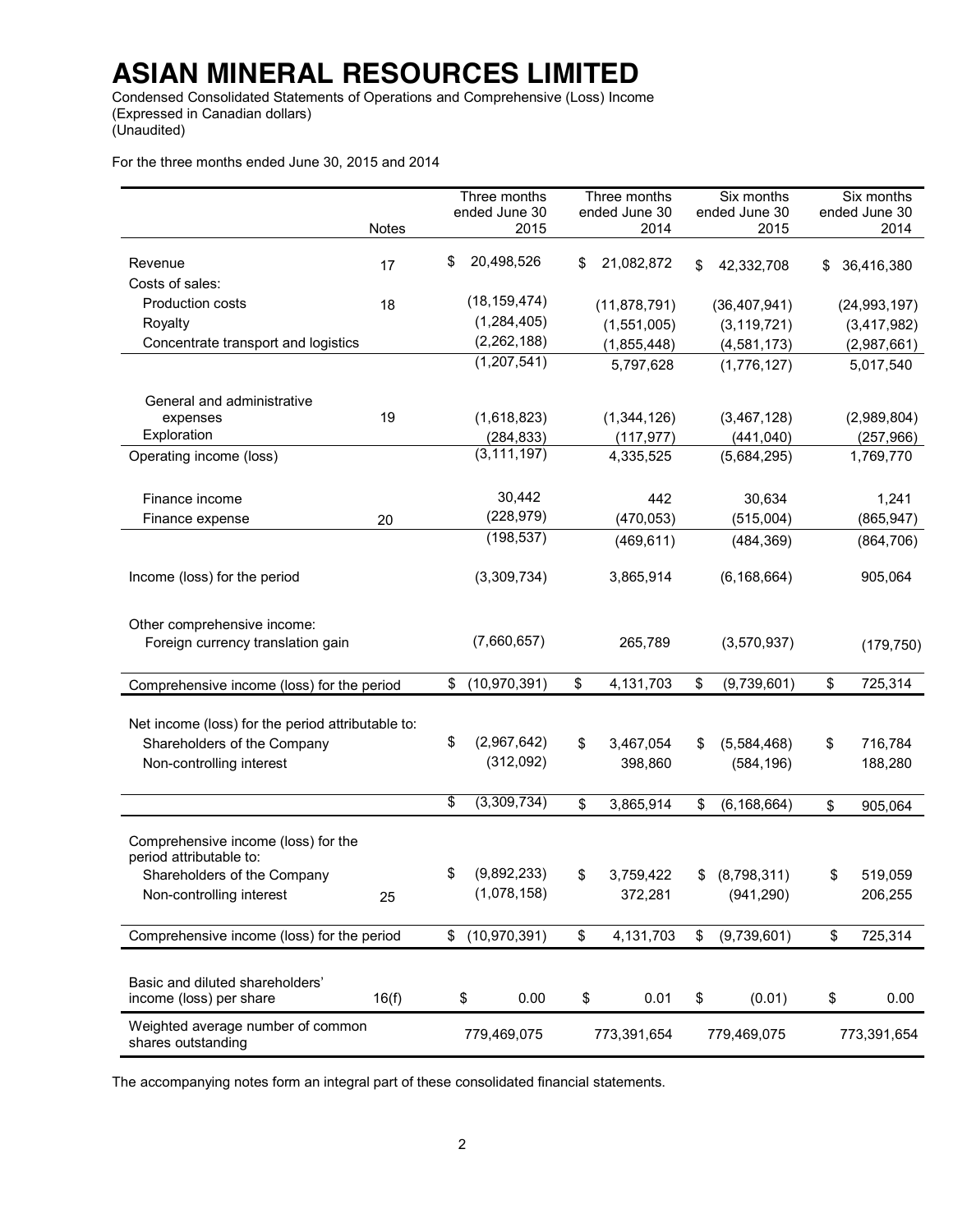ASIAN MINERAL RESOURCES LIMITED **ASIAN MINERAL RESOURCES LIMITED**

Condensed Consolidated Statement of Changes in Equity<br>(Expressed in Canadian dollars, except number of common shares)<br>(Unaudited) (Expressed in Canadian dollars, except number of common shares) Condensed Consolidated Statement of Changes in Equity (Unaudited)

For the three months ended June 30, 2015 and 2014 For the three months ended June 30, 2015 and 2014

|                                                       | (note 16)<br>common<br>shares<br>Number of | (note 16)<br>Share<br>capital |   | based<br>reserve<br>Share-<br>payments |   | reserve<br>Currency<br>translation | Deficit         | Shareholders'<br>equity | controlling<br>Nor-<br>interest | Total             |
|-------------------------------------------------------|--------------------------------------------|-------------------------------|---|----------------------------------------|---|------------------------------------|-----------------|-------------------------|---------------------------------|-------------------|
| Balance, January 1, 2014<br>(Restated – note 2)       | $\boldsymbol{\varphi}$<br>776, 178, 372    | 128,083,456                   | ക | 661,766                                | ↮ | 1,148,043                          | \$ (91,906,204) | \$37,987,061            | $$$ (1,663,908)                 | 36,323,153<br>↮   |
| Issue of shares, net of costs<br>Share-based payments | 1,772,053                                  | 98,601                        |   | 394,211                                |   |                                    |                 | 98,601<br>394,211       |                                 | 98,601<br>394,211 |
| Expiry of options                                     |                                            |                               |   | (87, 331)                              |   |                                    | 87,331          |                         |                                 |                   |
| Currency translation loss                             |                                            |                               |   |                                        |   | 161,774                            |                 | 161,774                 | 17,975                          | 179,749           |
| Net loss for the period                               |                                            |                               |   |                                        |   |                                    | 716,784         | 716,784                 | 188,280                         | 905,064           |
| Balance, June 30, 2014                                | 777,950,425                                | 128, 182, 057                 |   | 968,646                                |   | 1,309,817                          | (91, 102, 089)  | 39,358,431              | (1,457,653)                     | 37,900,778        |
| Issue of shares, net of costs                         | 1,044,617                                  | 54,508                        |   |                                        |   |                                    |                 | 54,508                  |                                 | 54,508            |
| Share-based payments                                  |                                            |                               |   | (76, 533)                              |   |                                    |                 | (76, 533)               |                                 | (76, 533)         |
| Expiry of options                                     |                                            |                               |   | (222, 785)                             |   |                                    | 222,785         |                         |                                 |                   |
| Currency translation gain                             |                                            |                               |   |                                        |   | 1,412,966                          |                 | 1,412,966               | 156,997                         | 1,569,963         |
| Net income for the period                             |                                            |                               |   |                                        |   |                                    | 4,977,663       | 4,977,663               | 622,292                         | 5,599,955         |
| Balance, December 31, 2014                            | ↔<br>778,995,042                           | 128,236,565                   | ↮ | 669,328                                | ↮ | 2,722,783                          | \$ (85,901,641) | \$45,727,035            | (678, 364)<br>ക                 | 45,048,671<br>↮   |
| Issue of shares, net of costs                         | 550,000                                    | 27,500                        |   |                                        |   |                                    |                 | 27,500                  |                                 | 27,500            |
| Share-based payments                                  |                                            |                               |   | 14,225                                 |   |                                    |                 | 14,225                  |                                 | 14,225            |
| Expiry of options                                     |                                            |                               |   | (40, 186)                              |   |                                    | 40,186          |                         |                                 |                   |
| Currency translation gain                             |                                            |                               |   |                                        |   | (3,213,843)                        |                 | (3,213,843)             | (357,094)                       | (3,570,937)       |
| Net loss for the period                               |                                            |                               |   |                                        |   |                                    | (5,584,468)     | (5,584,468)             | (584, 196)                      | (6, 168, 664)     |
| Balance, June 30, 2015                                | ↔<br>779,545,042                           | 128,264,065                   | ക | 643,367                                | ക | (491,060)                          | \$ (91,445,923) | \$36,970,449            | (1,619,654)<br>ക                | 35,350,795<br>↔   |
|                                                       |                                            |                               |   |                                        |   |                                    |                 |                         |                                 |                   |

The accompanying notes form an integral part of these consolidated financial statements. The accompanying notes form an integral part of these consolidated financial statements.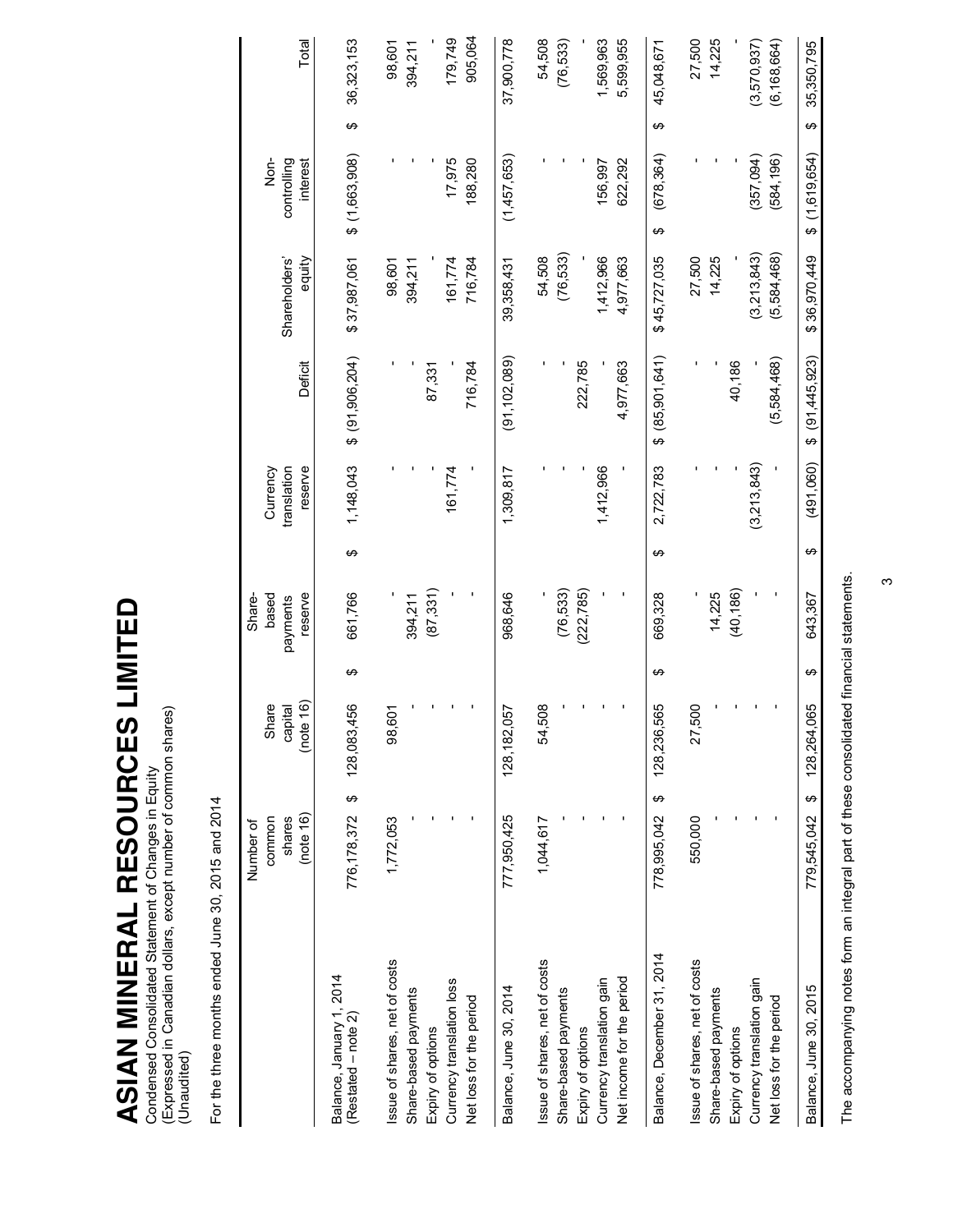Condensed Consolidated Statements of Cash flows (Expressed in Canadian dollars) (Unaudited)

For the three months ended June 30, 2015 and 2014

|                                                |                 | Three months    | Three months    | Six months       | Six months      |
|------------------------------------------------|-----------------|-----------------|-----------------|------------------|-----------------|
|                                                |                 | ended June      | ended June      | ended June       | ended June      |
|                                                | <b>Notes</b>    | 30 2015         | 30 2014         | 30 2015          | 30 2014         |
| Cash provided by (used in):                    |                 |                 |                 |                  |                 |
| Operating activities:                          |                 |                 |                 |                  |                 |
| Net income (loss) for the period               |                 | \$ (3,309,734)  | 3,865,914<br>\$ | \$ (6, 168, 664) | \$<br>905,064   |
| Items not involving cash:                      |                 |                 |                 |                  |                 |
| Share-based payments                           | 160(ii)         | 4,202           | 181,311         | 14,225           | 394,211         |
| Amortization and depreciation                  |                 | 8,734,620       | 5,702,024       | 17,887,830       | 11,680,139      |
| Unrealized foreign exchange (gain) loss        |                 | 1,390,249       | (26, 579)       | 1,525,485        | 17,975          |
| Changes in non-cash operating working capital: |                 |                 |                 |                  |                 |
| Accounts receivable and prepaid expenses       |                 | (664, 223)      | (378, 495)      | (1,891,871)      | (2,524,378)     |
| Inventories                                    |                 | 370,576         | (180, 739)      | (536, 602)       | (1,735,832)     |
| Accounts payable and accrued liabilities       |                 | (669, 918)      | (837, 862)      | (1, 130, 703)    | 1,925,692       |
| Cash flow provided by operating activities     |                 | 5,855,772       | 8,325,574       | 9,699,700        | 10,662,871      |
|                                                |                 |                 |                 |                  |                 |
| Investing activities:                          |                 |                 |                 |                  |                 |
| Purchase of property, plant and                |                 |                 |                 |                  |                 |
| equipment                                      | 10              | (1,701,320)     | (4,024,207)     | (5,432,890)      | (7, 794, 701)   |
| Cash flow used in investing activities         |                 | (1,701,320)     | (4,024,207)     | (5,432,890)      | (7, 794, 701)   |
|                                                |                 |                 |                 |                  |                 |
| Financing activities:                          |                 |                 |                 |                  |                 |
| Issuance of common shares and                  | $16(d)(i)$ , 23 |                 |                 |                  |                 |
| warrants, net of issue costs                   |                 |                 | 27,353          | 27,500           | 98,601          |
| Draw down of bank term loan                    | 13              | 3,711,806       | 57,931          | 3,711,806        | 249,160         |
| Repayment of bank term loan                    | 13              | (2,770,229)     |                 | (3,569,194)      |                 |
| Cash flow provided by financing activities     |                 | 941,577         | 85,284          | 170,112          | 347,761         |
|                                                |                 |                 |                 |                  |                 |
| Net increase in cash and cash equivalents      |                 | 5,096,029       | 4,386,651       | 4,436,922        | 3,215,931       |
| Effect of foreign exchange rate fluctuations   |                 |                 |                 |                  |                 |
| on cash held in foreign jurisdictions          |                 | (1,435,592)     | 611,161         | (1,894,727)      | (294, 498)      |
|                                                |                 |                 |                 |                  |                 |
| Cash and cash equivalents, beginning of period |                 | 3,883,712       | 4,298,748       | 5,001,954        | 6,375,127       |
|                                                |                 |                 |                 |                  |                 |
| Cash and cash equivalents, end of period       |                 | \$<br>7,544,149 | \$9,296,560     | 7,544,149<br>\$  | \$<br>9,296,560 |

Supplemental cash flow information (note 23)

The accompanying notes form an integral part of these consolidated financial statements.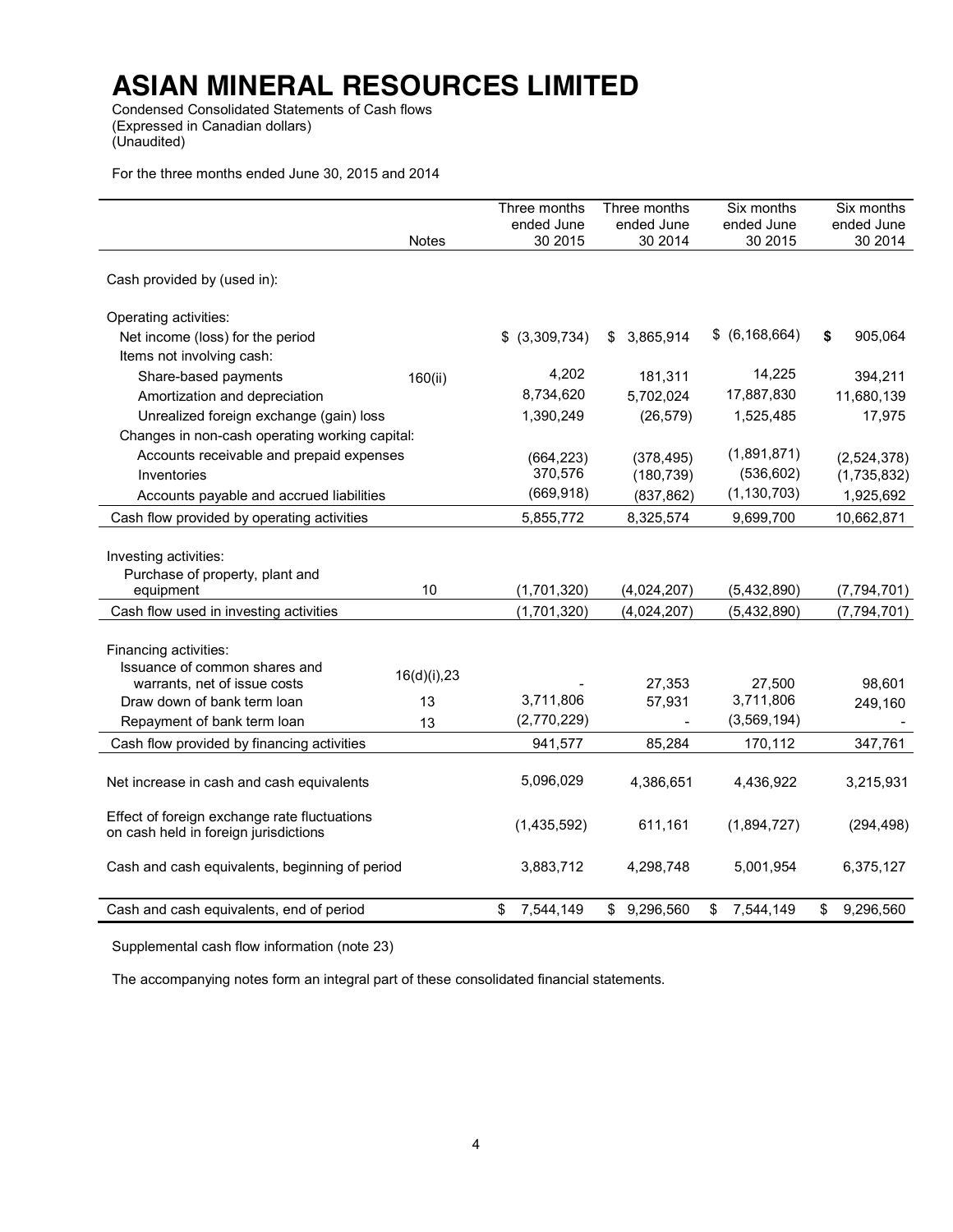Notes to the Condensed Consolidated Financial Statements (Expressed in Canadian dollars, unless otherwise stated) (Unaudited)

For the three months ended June 30, 2015 and 2014

#### **1. Nature of business and going concern:**

Asian Mineral Resources Limited (the "Company" or "AMR") is incorporated under the laws of the Province of British Columbia by a certificate of continuance as of December 31, 2004, having previously been incorporated and registered under the New Zealand Companies Act 1993. On April 19, 2004, the Company became listed on the TSX-Venture Exchange (TSX-V). The Company's principal business activities are the exploration and development of mineral property interests and extraction and processing of nickel mineral deposits. Its principal mineral property interest, held through a joint venture, is in the Ban Phuc Project Area located 160 km west of Hanoi in Son La Province, in northwestern Vietnam. The Company's registered corporate office is located at 120 Adelaide Street West, Suite 2500, Toronto, Ontario, Canada M5H 1T1.

Following feasibility studies in 2005 and 2007, the Company received a mining license in late 2007. Due to market conditions, development was delayed until 2012. Full commercial production began November 1, 2013, at which point the Company commenced recording income related to revenues from metals sales and the costs incurred to produce those revenues in profit or loss.

As at June 30, 2015, the Company has cash and cash equivalents of \$7.5 million and working capital of \$16.1 million. During the three months ended June 30, 2015, the Company incurred a net loss of \$3.3 million and has an accumulated deficit of \$91.4 million. The Company incurred significant losses and negative cash flow from operations in the years prior to 2014. Whether the Company will maintain profitability and positive cash flow is uncertain and depends on numerous factors including but not limited to production level, production cost, ore grade, metallurgy, and nickel price. The factors indicate the existence of a material uncertainty that casts significant doubt about the Company's ability to continue as a going concern.

These consolidated financial statements have been prepared on a going concern basis, which assumes that the Company will continue in operation for the foreseeable future and will be able to realize its assets and discharge its liabilities in the normal course as they come due. There can be no assurance that the Company will continue to achieve profitability and positive cash flows from the Ban Phuc mine. Should the Company not be able to continue as a going concern, adjustments to the carrying values and classification of its assets and liabilities would be required, and these adjustments could be material.

The business of mining and exploring for minerals involves a high degree of risk and there can be no assurance that current operations, including exploration programs, will result in profitable mining operations. The recoverability of the carrying value of exploration and development properties and the Company's continued existence is dependent upon the preservation of its interest in the underlying properties, the discovery of economically recoverable reserves, the achievement of profitable operations, the ability of the Company to raise additional financing, if necessary, or alternatively upon the Company's ability to dispose of its interest on an advantageous basis. Changes in future conditions could require material write-downs of the carrying values.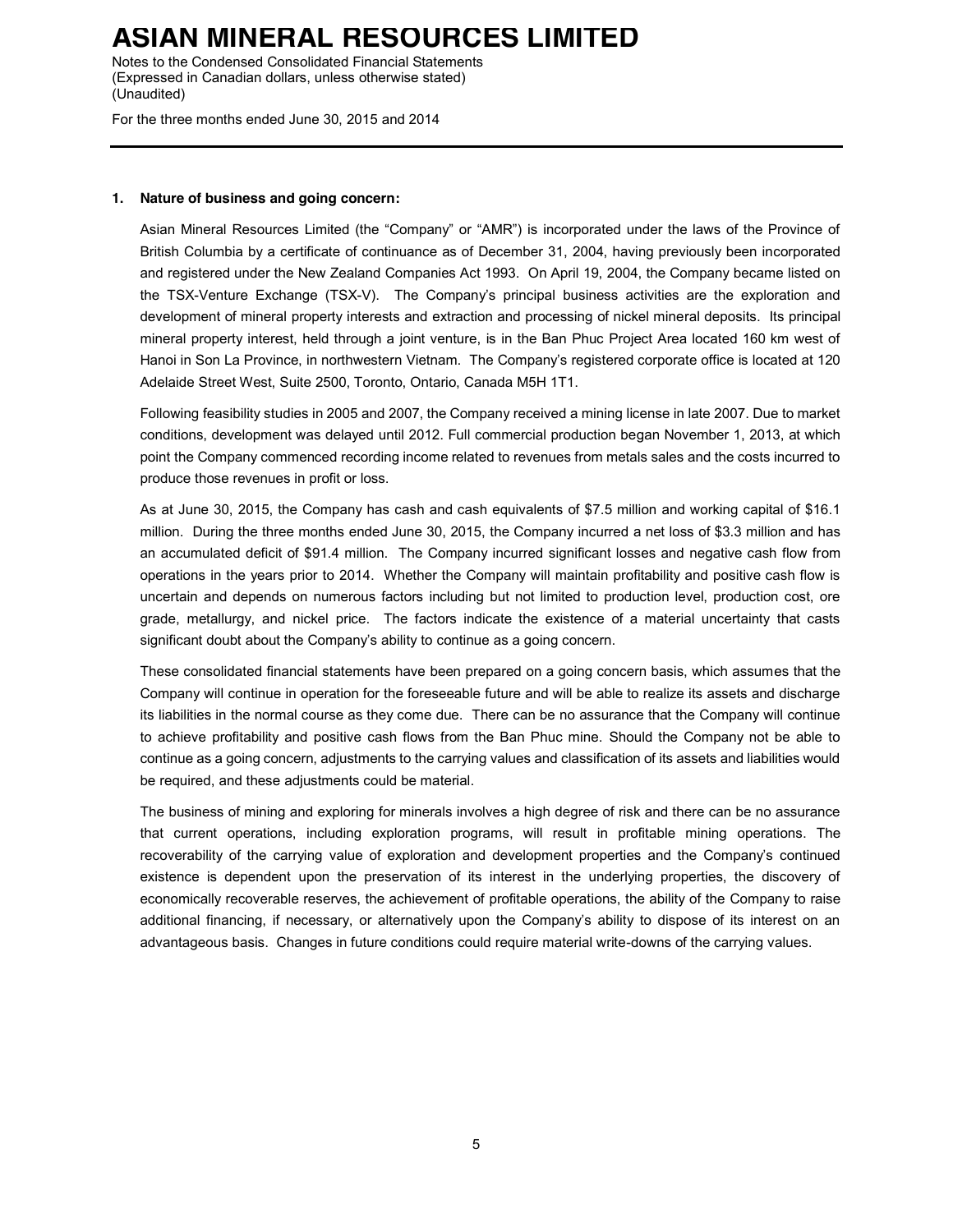Notes to the Condensed Consolidated Financial Statements (Expressed in Canadian dollars, unless otherwise stated) (Unaudited)

For the three months ended June 30, 2015 and 2014

#### **2. Restatement of previously issued financial statements**

During the preparation of the current year financial statements, the Company determined that the allocation of net loss between shareholders and non-controlling interest ("NCI") had been incorrectly calculated for the year ended December 31, 2013. The correction of this error resulted in an increase to shareholders' equity of \$1,163,469 as at December 31, 2013 and corresponding decreases to deficit and NCI, respectively. The correction of this error resulted in a reduction of the net loss and comprehensive loss attributable to shareholders of \$1,163,469 for the year ended December 31, 2013 offset by a corresponding increase in net loss and comprehensive loss attributable to NCI.

### **3. Basis of preparation:**

(a) Statement of compliance:

These unaudited condensed consolidated financial statements, including comparative figures, have been prepared in accordance with International Accounting Standard ("IAS") 34 Interim Financial Reporting, as issued by the International Accounting Standards Board ("IASB") and do not include all of the information required for full annual financial statements. These unaudited condensed interim financial statements should be read in conjunction with the Company's 2014 annual financial statements which have been prepared in accordance with International Financial Reporting Standards ("IFRS").

(b) Approval of the financial statements:

The consolidated financial statements of the Company for the period ended June 30, 2015 were reviewed by the Audit Committee, approved and authorized for issue by the Board of Directors on August 14, 2015.

(c) Comparative figures:

Certain comparative figures have been reclassified to conform to the current year's financial statement presentation.

#### **4. Significant accounting policies:**

The accounting policies set out below have been applied consistently for all periods presented in these consolidated financial statements.

- (a) Basis of measurement: These consolidated financial statements have been prepared on the historical cost basis, utilizing the accrual method of accounting unless otherwise described in the following notes.
- (b) Revenue recognition: Revenue from sales of nickel concentrate is sold under pricing arrangements whereby revenue is recognized at the time of shipment, at which time legal title and risk pass to the customer and provisional revenue is recorded at current month average price as per the London Metals Exchange. The quoted period established to finalize the sales price is the second month after the shipment month, within which the contract is required to be settled. Changes between the prices recorded upon recognition of provisional revenue and final price due to fluctuation in metal market prices result in the existence of an embedded derivative in the accounts receivable. This embedded derivative is recorded at fair value, with changes in fair value classified as a component of revenue and receivables. Changes in the estimate of concentrate nickel content resulting from the final independent analysis of the concentrate are recognized at the point at which such analysis is agreed upon between the Company and its customers.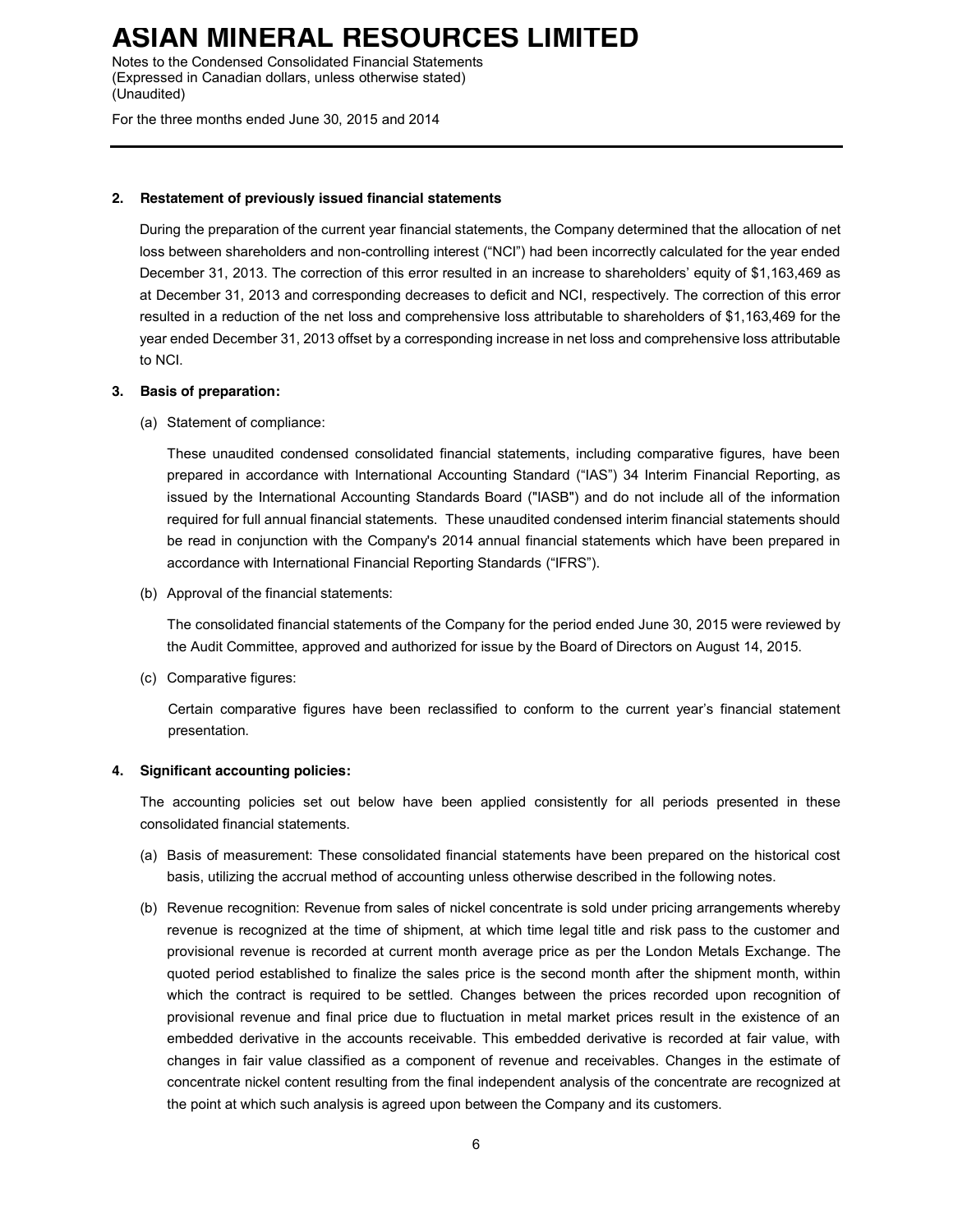Notes to the Condensed Consolidated Financial Statements (Expressed in Canadian dollars, unless otherwise stated) (Unaudited)

For the three months ended June 30, 2015 and 2014

#### **4. Significant accounting policies (continued):**

(c) Currency translation:

The functional and presentation currency of the Company is the Canadian dollar. The functional currency of its subsidiary, Ban Phuc Nickel Mines Limited Liability Company ("BPNM"), is the United States dollar. Transactions in currencies other than the functional currency are recorded at the rate of exchange prevailing on the date of the transaction. Monetary assets and liabilities are translated at the exchange rate in place on the reporting date. Non-monetary items that are measured at historical cost in a foreign currency are translated at the exchange rate on the date of the transaction. Non-monetary assets and liabilities denominated in foreign currencies that are measured at fair value are retranslated to the functional currency at the exchange rate at the date the fair value was determined. Foreign currency translation differences are recognized in profit or loss.

For consolidation purposes, BPNM is translated into the Company's presentation currency of Canadian dollars. Assets and liabilities are translated using the exchange rate prevailing at the end of the reporting period. Income and expense items are translated at the average exchange rate for the relevant period. Translation differences are recognized in other comprehensive income (loss) and are accumulated within equity in the currency translation reserve.

(d) Basis of consolidation:

These consolidated financial statements include the accounts of the Company and its subsidiaries. All intercompany transactions and balances are eliminated on consolidation. For partially owned subsidiaries, the interest attributable to non-controlling shareholders is reflected in non-controlling interest. The Company determines whether it shall consolidate a subsidiary by assessing whether it has control over the subsidiary. Factors considered in such an assessment include whether the Company is exposed, or has rights, to variable returns from its involvement with the subsidiary and has the ability to affect those returns through its power over the subsidiary.

Significant subsidiaries of the Company are as follows:

| Name                                            | Country of<br>incorporation | Effective<br>interest |
|-------------------------------------------------|-----------------------------|-----------------------|
| Ban Phuc Nickel Mines Limited Liability Company | Vietnam                     | 90%                   |
| Asian Mineral Resources Nickel Limited          | Cook Islands                | 100%                  |
| Asian Nickel Exploration Limited                | Cook Islands                | 100%                  |

#### (e) Cash and cash equivalents:

Cash and cash equivalents consist of cash in hand, deposits held at call with banks and other short-term highly liquid investments with original maturities of three months or less when acquired.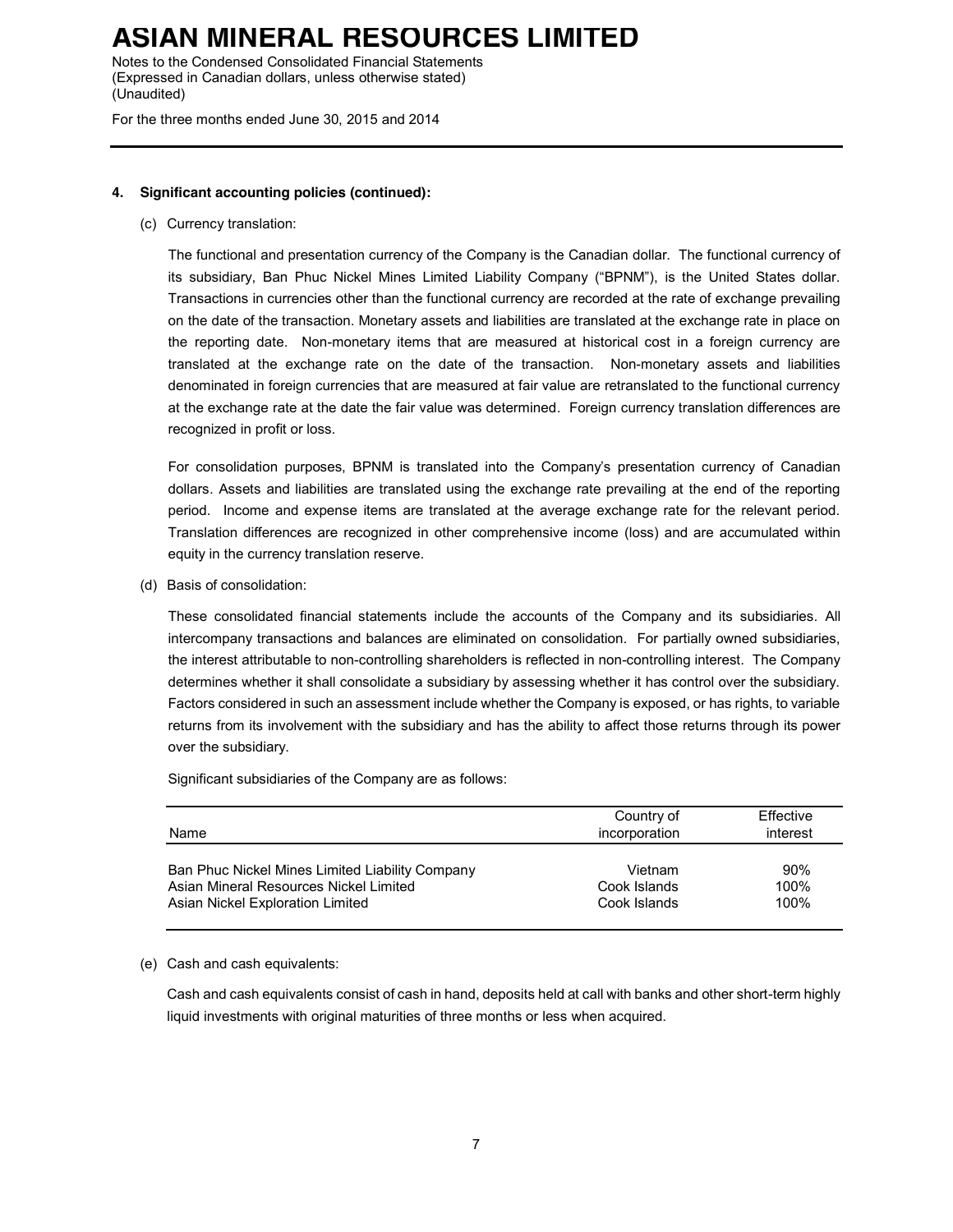Notes to the Condensed Consolidated Financial Statements (Expressed in Canadian dollars, unless otherwise stated) (Unaudited)

For the three months ended June 30, 2015 and 2014

### **4. Significant accounting policies (continued):**

(f) Inventories:

Inventories include nickel concentrate in progress and produced, and consumable materials and supplies. The cost of nickel concentrate in progress and produced is determined principally by average production costs. Production inventories are stated at the lower of average production costs and net realizable value.

Costs of nickel concentrate inventories include all costs incurred up until production of a tonne of nickel concentrate such as mining costs, processing costs, maintenance costs, road transport costs and directly attributable general and administration costs but exclude royalties. Net realizable value is determined with reference to estimated contained nickel, copper and cobalt metal and current market prices at the reporting period end date.

Consumable materials and supplies inventory consists of consumables used in development activities, such as explosives, fuel and spare parts which are valued at the lower of cost and replacement cost (approximates net realizable value) and, where appropriate, less a provision for obsolescence.

Inventory produced prior to achieving commercial production was recognized as revenue in the income statement when sold.

(g) Prepayments:

Prepayments to suppliers and contractors are based on the contract progress, with payments made at specified stages of the contract. These payments are recognized in the balance sheet as prepaid expenses.

(h) Property, plant and equipment:

Property, plant and equipment are stated at cost less accumulated depreciation and accumulated impairment losses. Plant and equipment includes capitalized development expenditures. Cost includes expenditures that are directly attributable to the acquisition or construction of an asset and includes the direct charges associated with bringing the asset to the location and condition necessary for its intended use and an initial estimate of the costs of dismantling and removing the item and restoring the site on which it is located.

Depreciation is provided on plant and equipment, calculated on a straight line basis so as to write off the net cost or other revalued amount of each asset over its expected useful life to its estimated residual value. The estimated useful lives, residual values and depreciation method are reviewed at the end of each annual financial period with the affect of any changes recognized on a prospective basis.

| Asset                                                                                                                                          | <b>Basis</b>                                                                                    | Rate range                                  |
|------------------------------------------------------------------------------------------------------------------------------------------------|-------------------------------------------------------------------------------------------------|---------------------------------------------|
| Building, machinery, motor vehicles, infrastructure<br>Furniture and office equipment<br>Licenses and franchises<br>Plant and mine development | Straight-line<br>Straight-line<br>Straight-line<br>Unit of production based<br>mineral reserves | 14% - 25%<br>$11\% - 33\%$<br>$11\% - 33\%$ |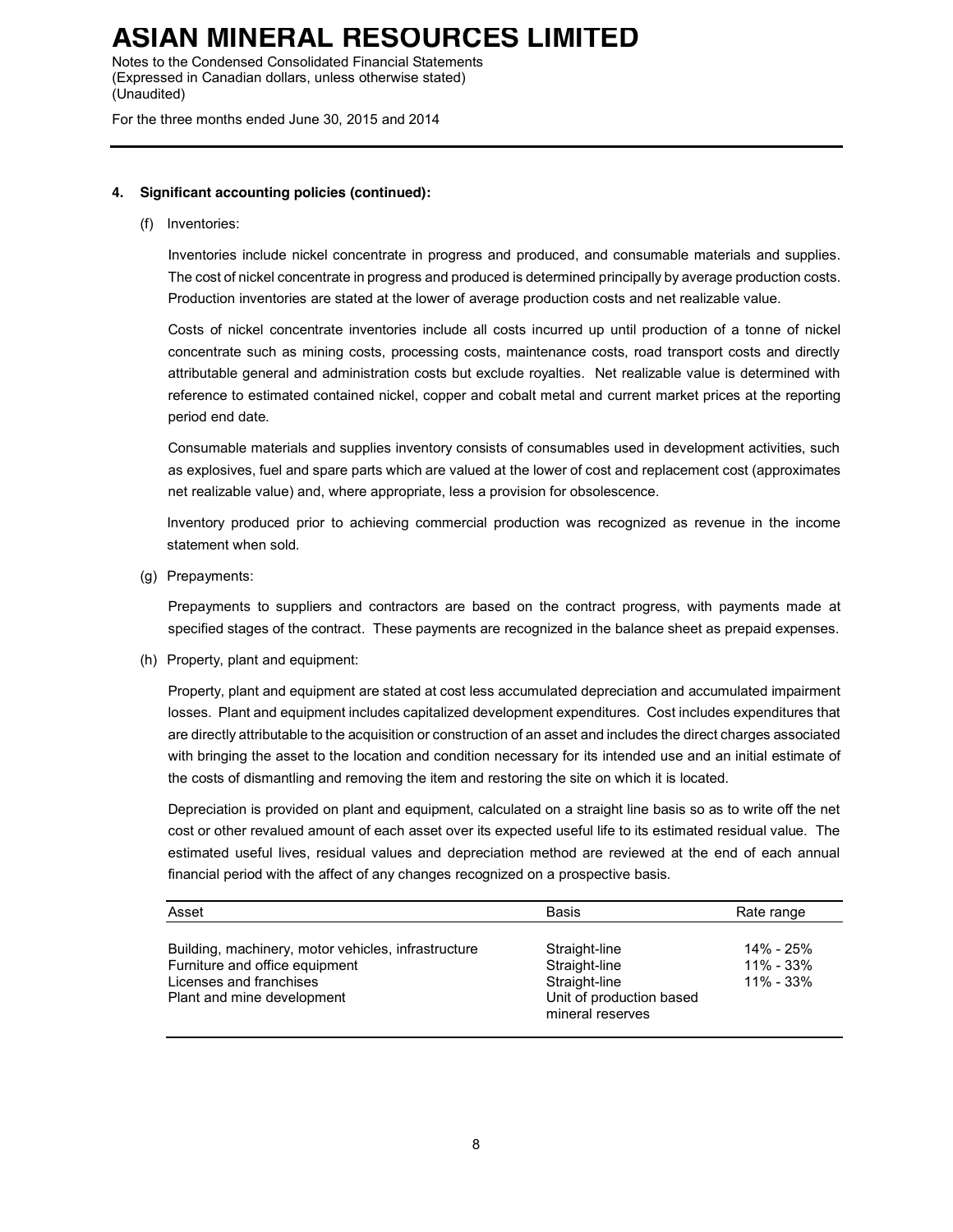Notes to the Condensed Consolidated Financial Statements (Expressed in Canadian dollars, unless otherwise stated) (Unaudited)

For the three months ended June 30, 2015 and 2014

#### **4. Significant accounting policies (continued):**

(h) Property, plant and equipment (continued):

The expenditures related to construction are capitalized as construction-in-progress and are included within properties, plant and equipment. Construction in progress represents the cost of remaining plant and mine development which is under construction. Costs directly attributable with ongoing construction related activities during the commissioning phase of new assets incurred in the period before they are operating in the way intended by management are capitalized, all other costs not directly attributable are expensed. No depreciation is provided for construction in progress during the period of construction.

(i) Mineral property interest:

Exploration expenses incurred prior to determination of the technical feasibility and commercial viability of mining operations and issuance of a mining license are expensed as incurred. Mineral property acquisition costs and exploration and development expenditures incurred subsequent to the determination of technical feasibility and commercial viability of mining operations and issuance of a mining license are deferred, less accumulated amortization and accumulated impairment losses, if any, until the property to which they relate commences commercial production, is sold, allowed to lapse or is abandoned. Technical feasibility and commercial viability generally coincide with the establishment of proven and probable reserves; however, this determination may be impacted by management's assessment of certain modifying factors. When commercial production in an area of interest has commenced, the associated costs are amortized over the estimated economic life of the mine on a units-of-production basis using proven and probable reserves (as defined by National Instrument 43-101).

Changes in factors such as estimates of proven and probable reserves that affect units-of-production calculations are accounted for on a prospective basis.

(j) Impairment of long-lived assets:

At the end of each year or at each reporting date, the Company reviews the carrying amounts of its long-lived assets to determine whether there is any indication that those assets may be impaired. If any such indication exists, the recoverable amount of the asset is estimated in order to determine the extent of the impairment loss, if any. Where the asset does not generate cash flows that are independent from other assets, the Company estimates the recoverable amount of the cash-generating unit ("CGU") to which the asset belongs.

The recoverable amount of a CGU is the higher of the CGU's fair value less costs to sell and its value-in-use. In assessing value-in-use, the estimated future cash flows are discounted to their present value using a pretax discount rate that reflects current market assessment of the time value of money and the risks specific to the asset for which the estimates of future cash flows have not been adjusted.

If the recoverable amount of an asset or CGU is estimated to be less than its carrying amount, the carrying amount of the asset or CGU is reduced to its recoverable amount. Impairment losses are recognized in profit and loss in the period the impairment indicator is identified.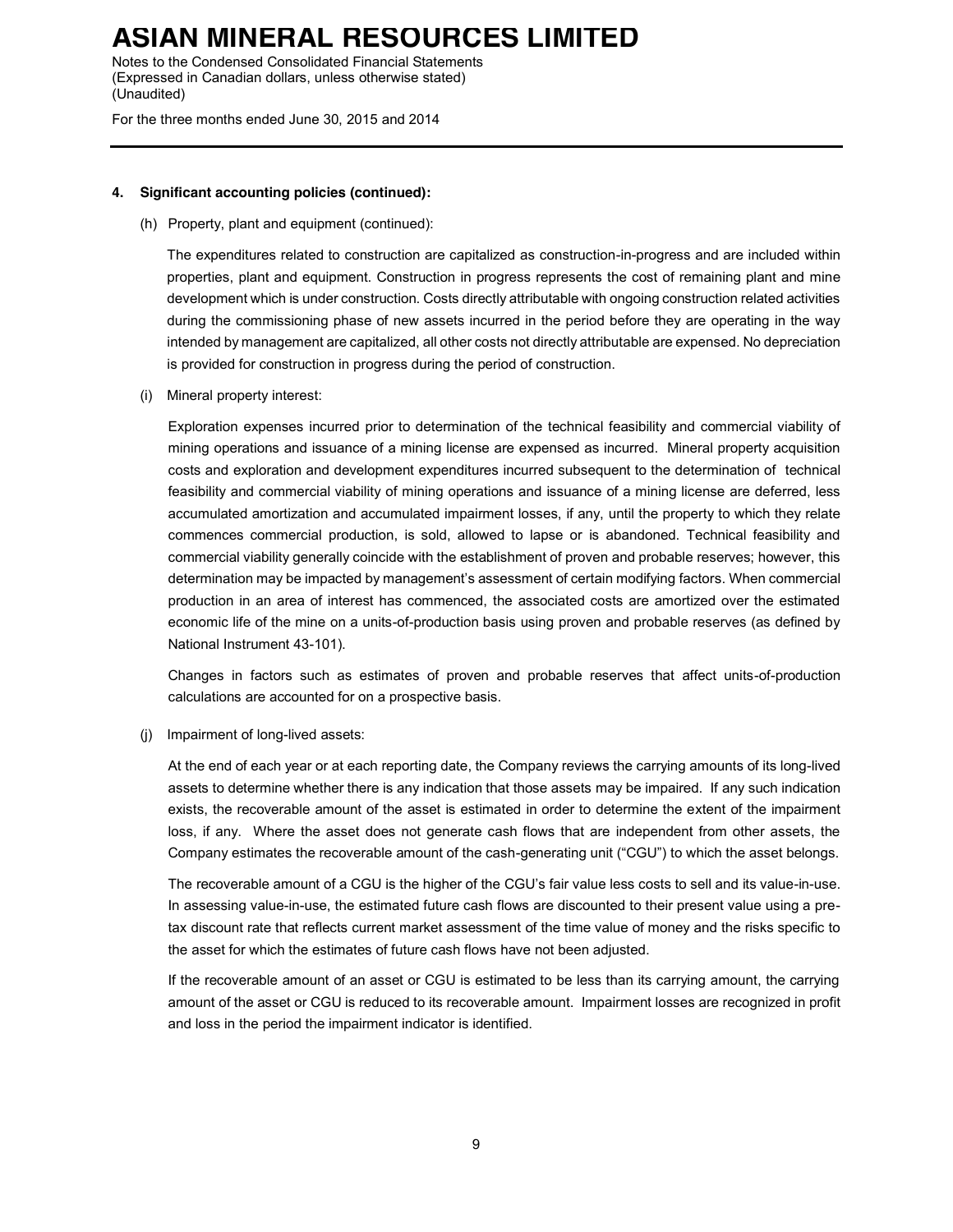Notes to the Condensed Consolidated Financial Statements (Expressed in Canadian dollars, unless otherwise stated) (Unaudited)

For the three months ended June 30, 2015 and 2014

#### **4. Significant accounting policies (continued):**

(j) Impairment of long-lived assets (continued):

An impairment loss is reversed if there is an indication that there has been a change in the estimates used to determine the recoverable amount. The carrying amount of the asset or CGU is increased to its recoverable amount, but only to the extent that the increased carrying amount does not exceed the carrying amount that would have been determined had no impairment loss been recognized for the asset or CGU in prior years. The reversal of an impairment loss is recognized immediately in profit and loss.

(k) Reserve estimates:

The Company estimates its ore reserves and mineral resources based on information compiled by Qualified Persons as defined in accordance with Canadian Securities Administrators National Instrument 43-101 *Standards for Disclosure of Mineral Projects* ("NI 43-101"). Reserves are used when performing impairment assessments on the Company's mineral property, for forecasting the timing of payment of mine closure, reclamation and rehabilitation costs, and in determining the depletion of mineral properties.

There are numerous uncertainties inherent in estimating ore reserves, and assumptions that are valid at the time of estimation may change significantly when new information becomes available. Changes in the forecasted prices of commodities, exchange rates, production costs or recovery rates may change the economic status of reserves and may, ultimately, result in changes to reserve estimates. Any adjustments are accounted for prospectively.

(l) Provision for closure and rehabilitation:

A provision for closure and rehabilitation is recognized when there is a legal or constructive obligation to remediate as a result of exploration, development and production activities undertaken, if the amount of the provision can be measured reliably. The estimated future obligations include the costs of dismantling, and removal of facilities and restoration. The provision for future restoration costs is the best estimate of the present value of the expenditure required to settle the restoration obligation at the reporting date. The environmental rehabilitation obligation is capitalized as part of the carrying amount of the associated longlived asset and a liability is recorded. The environmental rehabilitation cost is amortized on the same basis as the related asset. Future restoration costs are reviewed annually and any changes in the estimate are reflected in the present value of the restoration provision at the reporting date.

(m) Mining rights grant fee:

In late 2010, the Vietnamese Government passed a new law, the Mineral Law 2010. Decree 15 of the law included a new statutory fee titled "mining rights grant fee". The Mineral Law 2010 provided the fee to be determined based on price, reserve, quality and type of the relevant mineral; however, until late 2013, both the Mineral Law 2010 and the Decree 15 did not specify the formula for calculation and thus there was no basis to estimate the fee payable. In November 2013, the Vietnamese Government issued Decree 203 which outlined the formula to calculate the mining rights grant fee and on that basis the Company estimated the cost of the fee and recognized a provision of \$4.6 million in the 2013 consolidated financial statements. On February 6, 2015, the Company received Decision No. 288/QD-BTNMT issued by the Ministry of Natural Resources and Environment ("MONRE") to amend the contents specified in the Mineral Mining License. Refer to note 15 for further details of the amendment.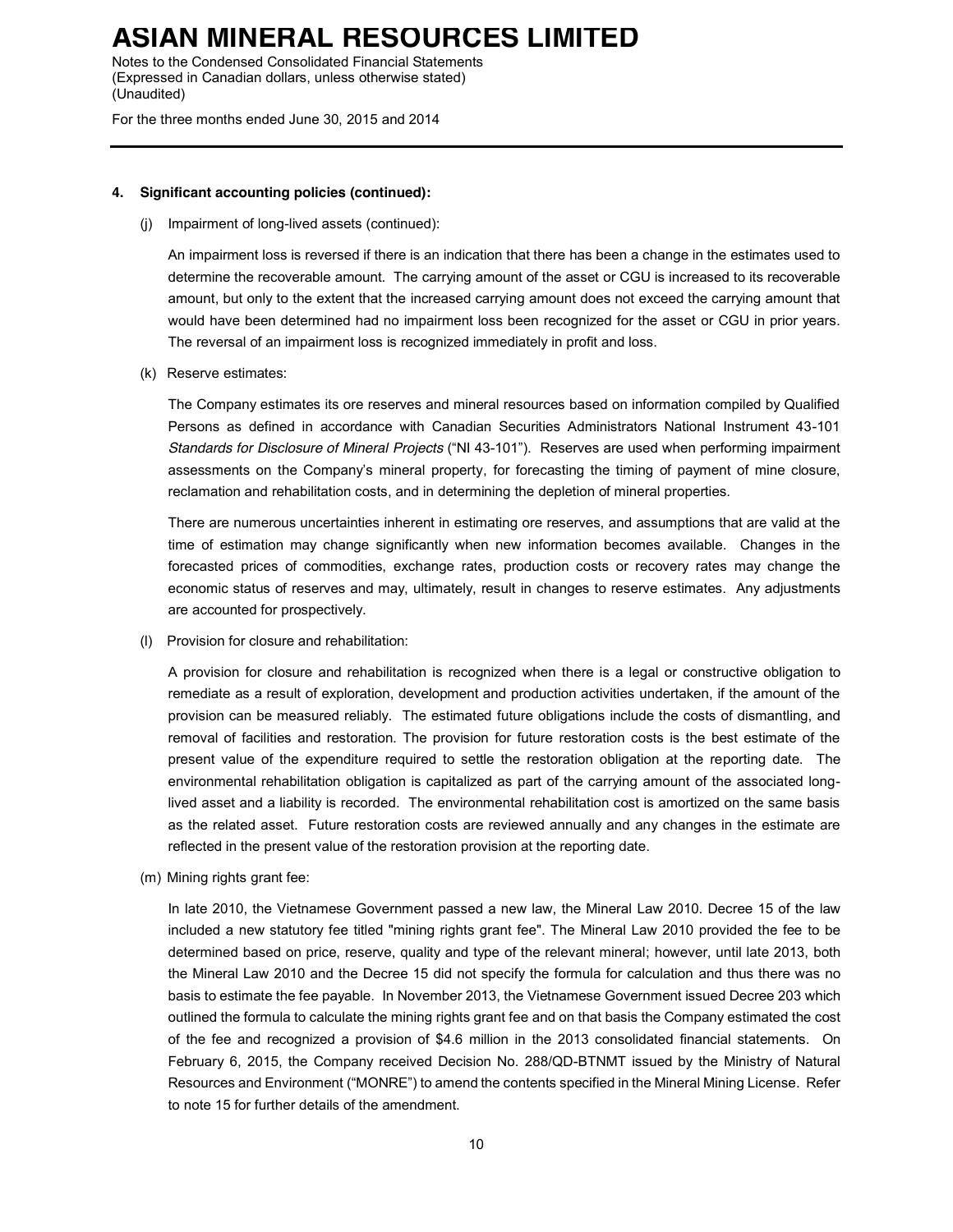Notes to the Condensed Consolidated Financial Statements (Expressed in Canadian dollars, unless otherwise stated) (Unaudited)

For the three months ended June 30, 2015 and 2014

#### **4. Significant accounting policies (continued):**

(n) Share capital:

Common shares are classified as equity. The Company records proceeds from share issuances net of issue costs and any tax effects. Common shares issued for consideration other than cash are valued at the quoted market price on the date the shares are issued.

(o) Share-based payments:

The Company has a share option plan, under which the fair value of all share-based awards is estimated using the Black-Scholes Option Pricing Model at the grant date and amortized over the vesting periods. An individual is classified as an employee when the individual is an employee for legal or tax purposes (direct employee) or provides services similar to those performed by a direct employee, including directors of the Company. Share-based payments to non-employees are measured at the fair value of the goods or services received, or the fair value of the equity instruments issued if it is determined the fair value of the goods or services received cannot be reliably measured and are recorded at the date the goods or services are received. The amount recognized as an expense is adjusted to reflect the number of awards expected to vest. The offset is credited to share-based payment reserve.

Upon the exercise of the share purchase options, consideration paid together with the amount previously recognized in the share-based payment reserve is recorded as an increase to share capital. Charges for share purchase options that are forfeited before vesting are reversed from the share-based payments reserves. For those share purchase options that expire or are forfeited after vesting, the amount previously recorded in share-based payments reserve is transferred to deficit.

(p) Interest expense:

Interest is recognized on a time proportion basis, taking into account the principal outstanding and the effective rate over the period to maturity.

(q) Royalties and export tariffs:

A royalty is payable to the Vietnamese Government calculated at 10% of the value of nickel concentrate sale price less export tax, processing costs, bagging costs, freight costs, custom charges and warehouse costs. Royalty expense is recorded when revenue from the sale of nickel concentrate is recognized.

Export tariff is payable to the Vietnamese Government and calculated at 20% of the value of nickel concentrate sale price less sea freight costs.

(r) Income taxes:

Income tax expense comprises current and deferred tax. Current tax and deferred tax are recognized in the statement of operations except to the extent that the tax relates to a business combination, or items recognized directly in equity or in other comprehensive income (loss).

A deferred tax asset is recognized for unused tax losses, tax credits and deductible temporary differences, to the extent that it is probable that future taxable profits will be available against which they can be utilized.

Deferred tax assets are reviewed each reporting date and are reduced to the extent that it is no longer probable that the related tax benefit will be realized.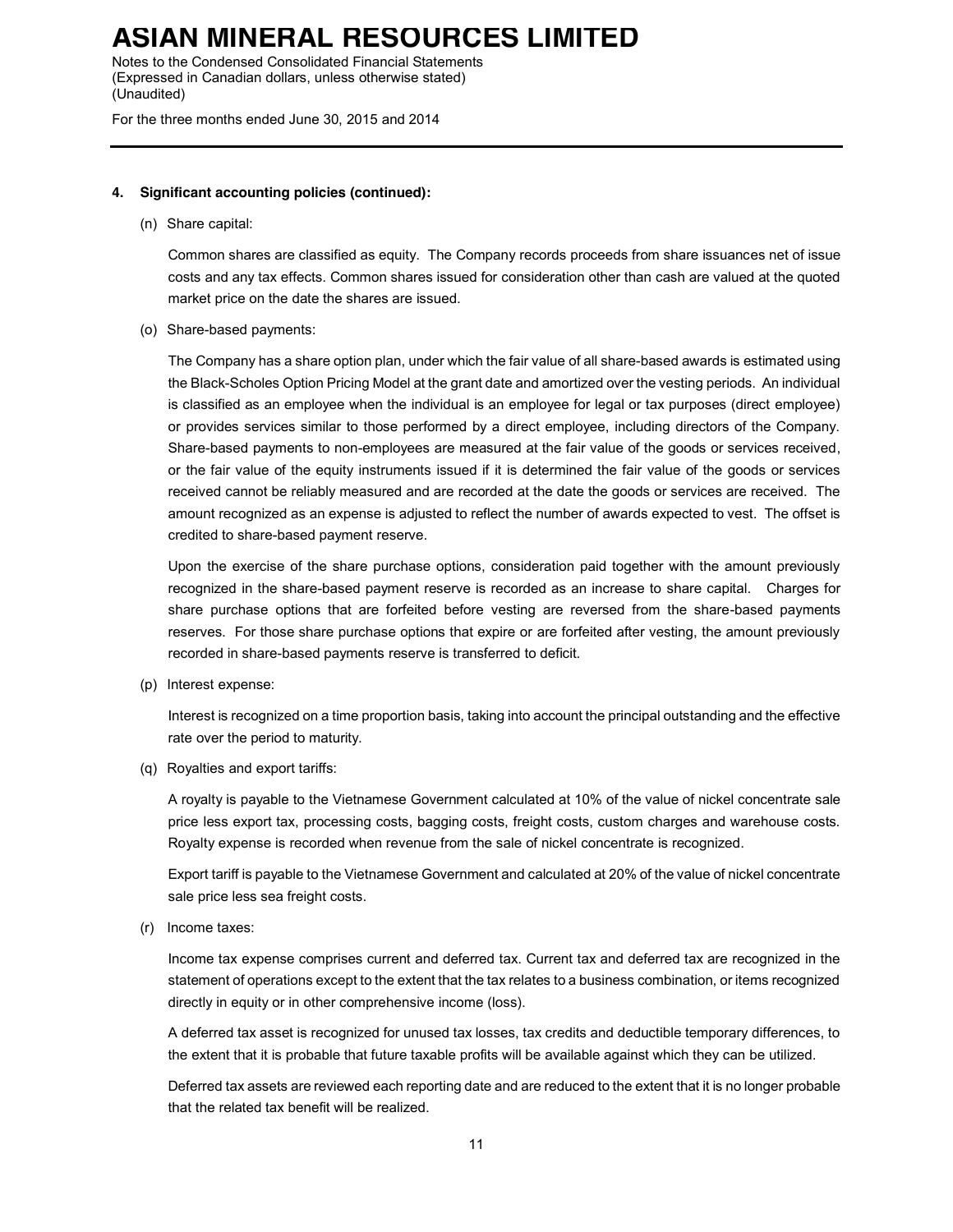Notes to the Condensed Consolidated Financial Statements (Expressed in Canadian dollars, unless otherwise stated) (Unaudited)

For the three months ended June 30, 2015 and 2014

#### **4. Significant accounting policies (continued):**

(r) Income taxes (continued):

Deferred tax is recognized in respect of temporary differences between the carrying amounts of assets and liabilities for financial reporting purposes and the amounts used for taxation purposes. Deferred tax is not recognized for the temporary differences arising from the initial recognition of assets or liabilities in a transaction that is not a business combination and that affects neither accounting, nor taxable profit or loss. Deferred tax is measured at the tax rates that are expected to be in effect when temporary differences reverse, based on the laws that have been enacted or substantively enacted at the reporting date. Deferred tax assets and liabilities are offset if there is a legally enforceable right to offset the tax liabilities and assets, and they relate to income taxes levied by the same tax authority.

(s) Financial instruments:

Non-derivative financial assets and liabilities:

The Company initially recognizes loans and receivables and deposits on the date that they are originated. All other financial assets (including assets designated at fair value through profit or loss) are recognized on the trade date at which the Company becomes a party to the contractual provisions of the instrument.

The Company derecognizes a financial asset when the contractual rights to the cash flows from the asset expire, or it transfers the rights to receive the contractual cash flows of the financial asset in a transaction in which substantially all the risks and rewards of ownership of the financial asset are transferred.

Financial assets and liabilities are offset and the net amount presented in the statement of financial position when, and only when, the Company has a legal right to offset the amounts and intends either to settle on a net basis or to realize the asset and settle the liability simultaneously.

The Company classifies its financial assets and liabilities in the following categories:

- (A) Fair value through profit or loss ("FVTPL");
- (B) Held-to-maturity;
- (C) Available-for-sale financial assets ("AFS"); or
- (D) Loans and receivables.

The classification depends on the purpose for which the financial assets or liabilities were acquired. Management determines the classification of financial assets and liabilities at initial recognition.

The Company has the following non-derivative financial assets: loans and receivables.

#### *Financial assets at FVTPL*

A financial asset is classified at fair value through profit or loss if it is classified as held-for-trading or is designated as such upon initial recognition. Financial assets are designated at fair value through profit or loss if the Company manages such investments and makes purchase and sale decisions based on their fair value in accordance with the Company's documented risk management or investment strategy.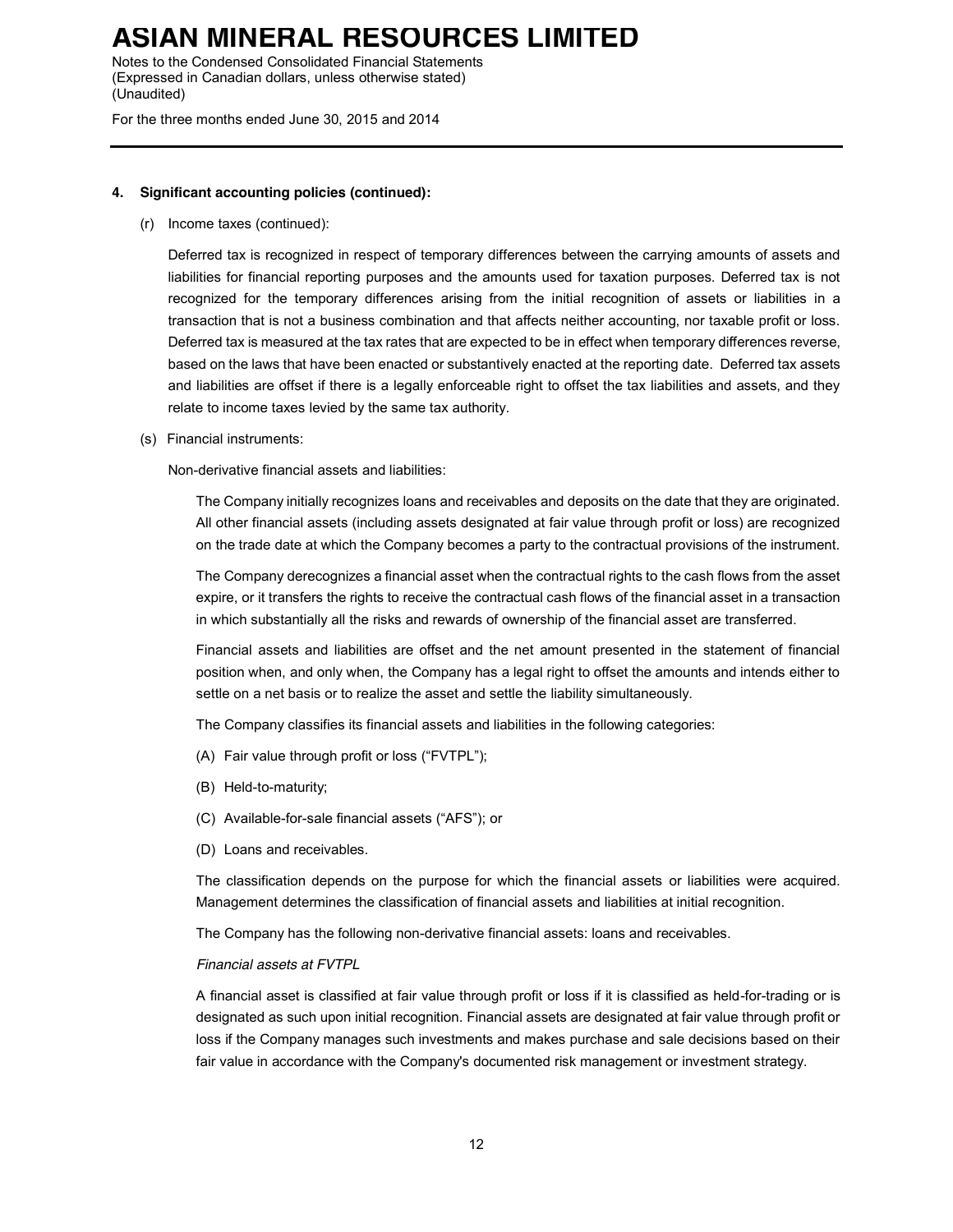Notes to the Condensed Consolidated Financial Statements (Expressed in Canadian dollars, unless otherwise stated) (Unaudited)

For the three months ended June 30, 2015 and 2014

#### **4. Significant accounting policies (continued):**

#### (s) Financial instruments (continued):

#### *Held-to-maturity investments*

Investments are measured at amortized cost using the effective interest rate method. Transaction costs are added and amortized to the statement of operations over the life of the financial instrument on an effective yield basis. The Company does not have any assets classified as held-to-maturity investments.

#### *Available-for-sale financial assets*

Short-term investments are classified as available-for-sale and are carried at fair value (where determinable based on market prices of actively traded securities) with unrealized gains and losses recognized in other comprehensive income (loss). Management assesses the carrying value of AFS financial assets each period and any impairment charges are recognized in profit or loss. When financial assets classified as available-for-sale are sold, the accumulated fair value adjustments recognized in other comprehensive income (loss) are included in profit and loss. The Company does not have any assets classified as available-for-sale financial assets.

#### *Loans and receivables*

Loans and receivables are financial assets with fixed or determinable payments that are not quoted in an active market. Such assets are recognized initially at fair value plus any directly attributable transaction costs. Subsequent to initial recognition, loans and receivables are measured at amortized cost using the effective interest rate method, less any impairment losses. Loans and receivables comprise cash and cash equivalents and accounts receivable.

#### *Impairment of financial assets*

Financial assets, other than those at FVTPL, are assessed for indicators of impairment at each period end. Financial assets are impaired when there is objective evidence that, as a result of one or more events that occurred after the initial recognition of the financial asset, the estimated future cash flows of the investment have been impacted.

#### *Financial liabilities*

Financial liabilities are recognized initially at fair value plus any directly attributable transaction costs. Subsequent to initial recognition, derivative financial liabilities are measured at fair value and other financial liabilities at amortized cost using the effective interest method.

The Company has the following non-derivative financial liabilities: bank term loan, trade payables and accrued liabilities which are classified as other financial liabilities.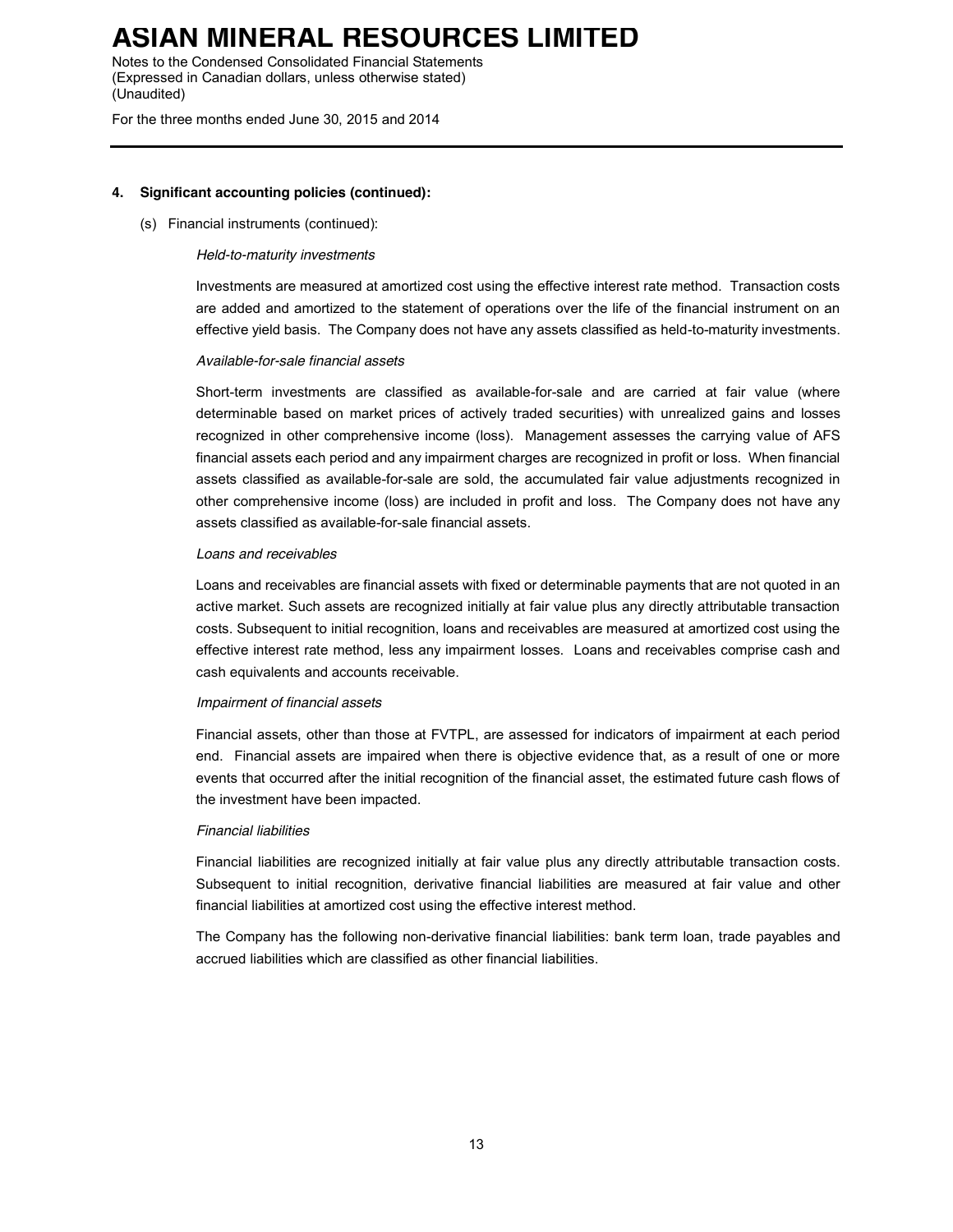Notes to the Condensed Consolidated Financial Statements (Expressed in Canadian dollars, unless otherwise stated) (Unaudited)

For the three months ended June 30, 2015 and 2014

### **4. Significant accounting policies (continued):**

(t) Earnings (loss) per share:

Basic earnings (loss) per share is calculated by dividing the income (loss) available to common shareholders by the weighted average number of common shares outstanding during the period. For all periods presented, income (loss) available to common shareholders equals the reported income (loss) attributable to the shareholders of the Company.

Diluted earnings (loss) per share is calculated using the treasury stock method. Under the treasury stock method, the weighted average number of common shares issued and outstanding used for the calculation of diluted earnings (loss) per share assumes that the proceeds to be received on the exercise of dilutive stock options and warrants are used to repurchase common shares at the average market price during the period.

### **5. Changes in accounting standards:**

### *IFRS 9, Financial Instruments*

In November 2009, the IASB issued IFRS 9, *Financial Instruments*, as the first step in its project to replace IAS 39, *Financial Instruments: Recognition and Measurement*. On July 24, 2014 the IASB issued the complete IFRS 9. IFRS 9 retains but simplifies the mixed measurement model and establishes two primary measurement categories for financial assets: amortized cost and fair value. The basis of classification depends on an entity's business model and the contractual cash flows of the financial asset.

Classification is made at the time the financial asset is initially recognized, namely when the entity becomes a party to the contractual provisions of the instrument.

IFRS 9 amends some of the requirements of IFRS 7, *Financial Instruments: Disclosures*, including added disclosures about investments in equity instruments measured at fair value in other comprehensive income, and guidance on the measurement of financial liabilities and de-recognition of financial instruments. The mandatory effective date of IFRS 9 is for annual periods beginning on or after January 1, 2018 with early adoption permitted, and must be applied retrospectively with some exemptions permitted. The Company is currently assessing the impact of adopting IFRS 9 on its consolidated financial statements.

#### IFRS 15, *Revenue from Contracts with Customers*

On May 28, 2014, the IASB issued IFRS 15. The new standard is effective for annual periods beginning on or after January 1, 2017 with early adoption permitted. IFRS 15 will replace IAS 11 *Construction Contracts*, IAS 18 *Revenue*, IFRIC 13 *Customer Loyalty Programmes*, IFRIC 15 Agreements for the Construction of Real Estate, IFRIC 18 Transfer of Assets from Customers and SIC 31 Revenue – Barter Transactions Involving Advertising Services.

The standard contains a single model that applies to contracts with customers and two approaches to recognizing revenue: at a point in time or over time. The model features a contract-based five-step analysis of transactions to determine whether, how much and when revenue is recognized. New estimates and judgmental thresholds have also been introduced, which may affect the amount and/or timing of revenue recognized.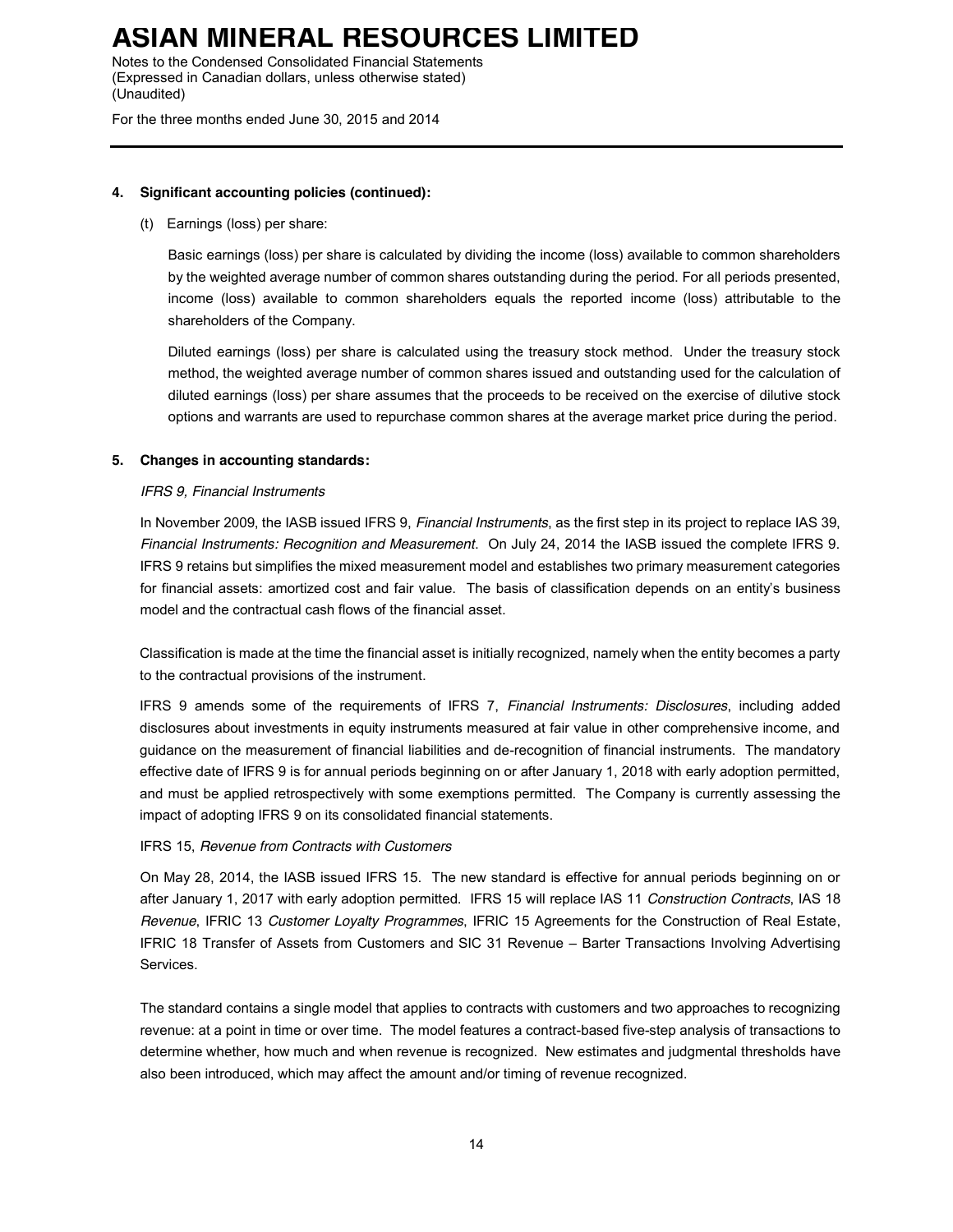Notes to the Condensed Consolidated Financial Statements (Expressed in Canadian dollars, unless otherwise stated) (Unaudited)

For the three months ended June 30, 2015 and 2014

### **5. Changes in accounting standards (continued):**

The Company intends to adopt IFRS 15 in its consolidated financial statements for the annual period beginning on January 1, 2017. The extent of the impact of adoption of the standard has not yet been determined.

Amendments to IAS 1, *Presentation of Financial Statements*

On December 18, 2014, the IASB issued amendments to IAS1 as part of its major initiative to improve presentation and disclosure in financial reports. The amendments are effective for annual periods beginning on or after January 1, 2016 with early adoption permitted. The Company intends to adopt these amendments in its financial statements for the annual period beginning on January 1, 2016. The extent of the impact of adoption of the amendments has not yet been determined.

### **6. Critical judgments in applying accounting policies:**

The critical judgments that the Company's management has made in the process of applying the Company's accounting policies, apart from those involving estimations (note 7), that have the most significant effect on the amounts recognized in the Company's consolidated financial statements are as follows:

(a) Economic recoverability and probability of future economic benefits of exploration, evaluation and development costs:

Management has determined that exploration drilling, evaluation, development and related costs incurred which have been capitalized are economically recoverable. Management uses several criteria in its assessment of economic recoverability and probability of future economic benefits including geologic and metallurgic information, history of conversion of mineral deposits to proven and probable reserves, scoping and feasibility studies, accessible facilities, existing permits and life of mine plans.

(b) Commercial production:

Costs incurred to construct and develop mineral properties, plant and equipment are capitalized until the assets are brought into the location and condition necessary to be capable of operating in the manner intended by management. Depletion of capitalized costs for mineral properties and related plant and equipment begins when operating levels intended by management have been reached. The results of operations of the Company during the years presented in these audited consolidated financial statements have been impacted by management's determination that the Ban Phuc mine reached the operating levels intended by management on November 1, 2013.

(c) Functional currency:

The functional currency for each of the Company's subsidiaries is the currency of the primary economic environment in which the entity operates. It has been determined that the functional currency of BPNM is the United States dollar, while the functional currency for the Company and its other subsidiaries is the Canadian dollar. Assessment of functional currency involves certain judgments to determine the primary economic environment and the Company reconsiders the functional currency of its entities if there is a change in the events and conditions, which determine the primary economic environment.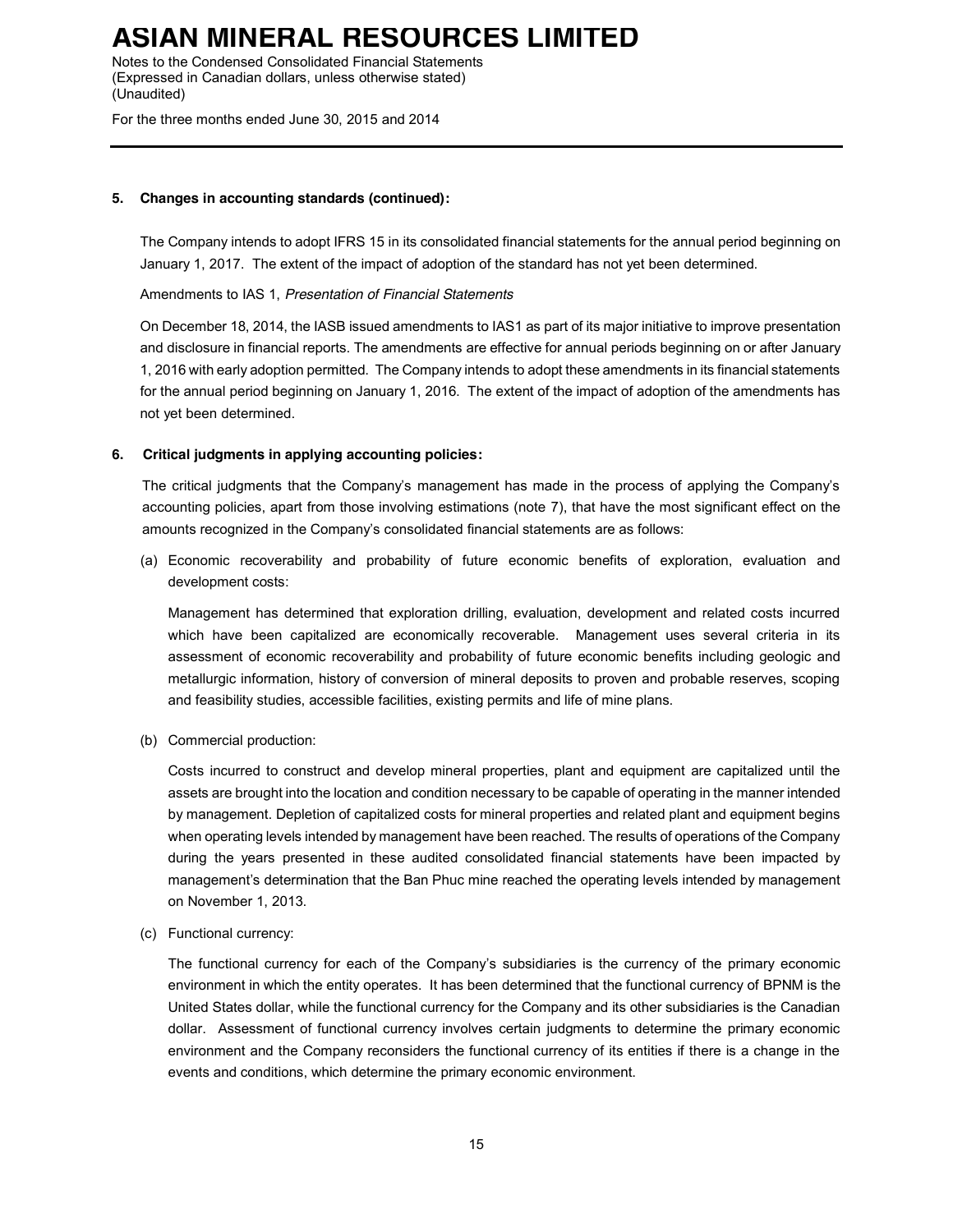Notes to the Condensed Consolidated Financial Statements (Expressed in Canadian dollars, unless otherwise stated) (Unaudited)

For the three months ended June 30, 2015 and 2014

### **6. Critical judgments in applying accounting policies (continued):**

(d) Going concern:

The assessment of the Company's ability to continue as a going concern involves judgment regarding future funding available for its development of the Ban Phuc mine and for working capital requirements. Judgments must also be made with regard to events or conditions, which might give rise to significant uncertainty.

(e) Provisional pricing contracts:

Nickel concentrate is invoiced when shipped and amounts recognized as revenue are based on the Company's assessment of the mineral content and grade, based on internal assays, of the concentrate shipments. Final assays determine the final payable ounces by the Company's customers. Therefore, there is significant estimation uncertainty surrounding the recognition of revenues based on preliminary assays. Any adjustments to revenue recognized based on final assays are accounted for prospectively.

#### **7. Key sources of estimation uncertainty:**

The preparation of the consolidated financial statements requires management to make estimates and assumptions of the effect of uncertain future events on the carrying amounts of the Company's assets and liabilities at the end of the reporting period. Actual results may differ from those estimates as the estimation process is inherently uncertain. Differences between the actual results and present estimates and assumptions have the potential to materially affect the Company's consolidated financial statements. Estimates are reviewed on an ongoing basis and are based on historical experience and other facts and circumstances. Revisions to estimates and the resulting effect on the carrying amounts of the Company's assets and liabilities are accounted for prospectively.

The significant assumptions about the future and other major sources of estimation uncertainty as at the end of the reporting period that may result in a material adjustment to the carrying amounts of the Company's assets and liabilities are as follows:

(a) Impairment of mineral properties, plant and equipment:

The Company considers both external and internal sources of information in assessing whether there are any indications that mineral properties, plant and equipment are impaired. External sources of information the Company considers include changes in the market, economic and legal environment in which the Company operates that are not within its control and affect the recoverable amount of mineral properties, plant and equipment. Internal sources include the manner in which mineral properties, plant and equipment are being used or are expected to be used, and indications of economic performance of the assets.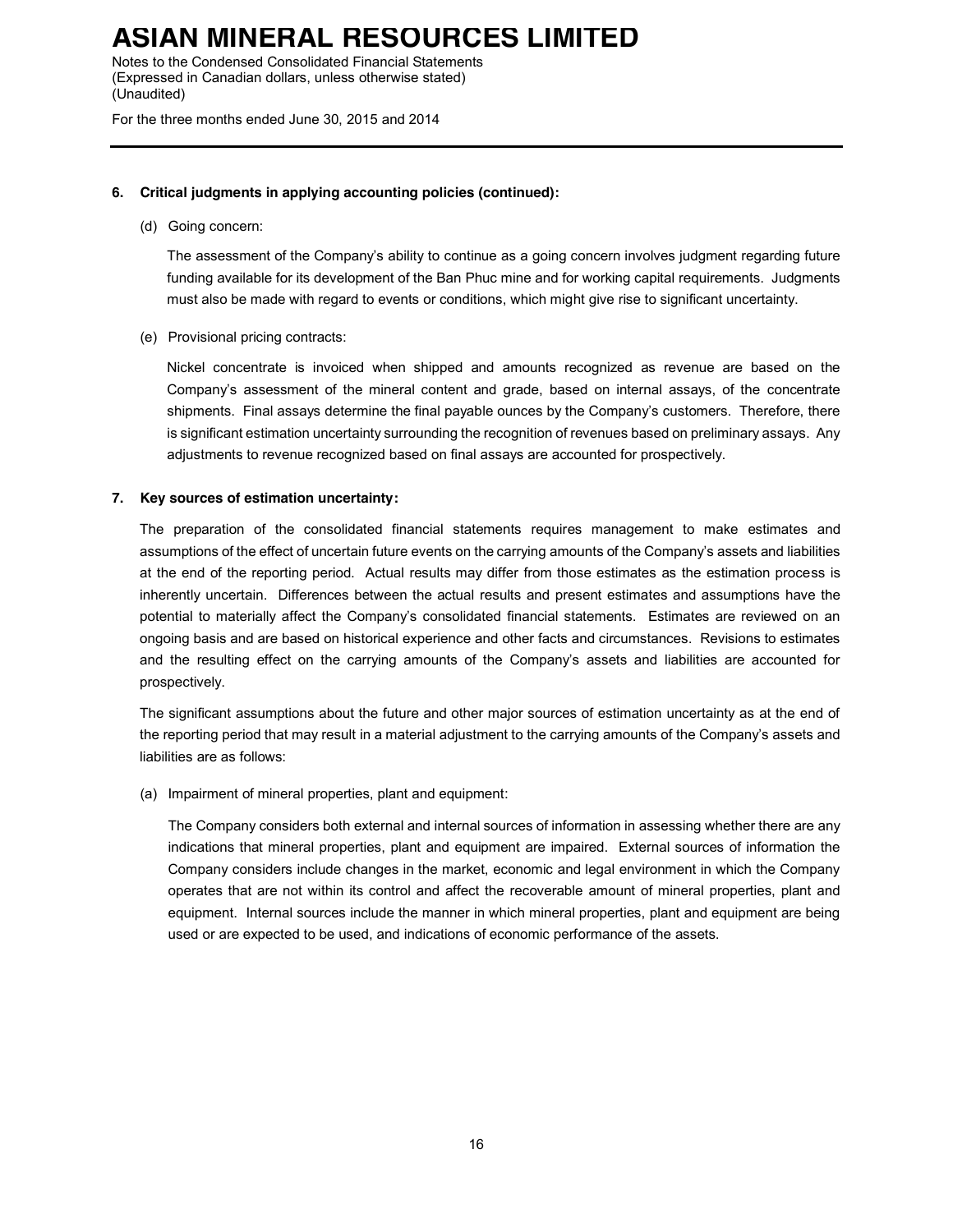Notes to the Condensed Consolidated Financial Statements (Expressed in Canadian dollars, unless otherwise stated) (Unaudited)

For the three months ended June 30, 2015 and 2014

### **7. Key sources of estimation uncertainty (continued):**

(a) Impairment of mineral properties, plant and equipment (continued):

In determining the recoverable amounts of the Company's mineral properties, plant and equipment, the Company's management makes estimates of the discounted future after-tax cash flows expected to be derived from its mineral properties using an appropriate discount rate. Reductions in metal price forecasts, increases in estimated future costs of production, increases in estimated future non-expansionary capital expenditures, reductions in the amount of recoverable reserves, resources and exploration potential and/or adverse current economics can result in a write down of the carrying amounts of the Company's mineral properties, plant and equipment.

(b) Operating expenses and costing of work-in-progress inventory:

In determining operating expenses recognized in the consolidated statement of comprehensive income (loss), the Company's management makes estimates of quantities of ore on stockpiles and in process and the recoverable nickel in this material to determine the cost of finished goods sold during the period. Changes in these estimates can result in a change in operating expenses in future periods and carrying amounts of inventories.

(c) Estimated recoverable nickel tonnes and ore reserve tonnes:

The carrying amounts of the Company's mineral properties, plant and equipment are depleted based on recoverable nickel tonnes and ore reserve tonnes. Changes to estimates of recoverable nickel tonnes, ore reserve tonnes and depletable costs, including changes resulting from revisions to the Company's mine plans and changes in metals prices forecasts, can result in a change to future depletion rates and impairment analysis.

(d) Estimated mine closure and rehabilitation costs:

The Company's provision for mine closure and reclamation cost obligations represents management's best estimate of the present value of the future cash outflows required to settle the liability which reflects estimates of future costs, inflation, movements in foreign exchange rates and assumption of risks associated with the future cash outflows. Changes in the above factors can result in a change to the provision recognized by the Company.

Changes to the mine closure and rehabilitation cost obligations are recorded with a corresponding change to the carrying amounts of the related mineral properties, plant and equipment in the year identified. Adjustments to the carrying amounts of the related mineral properties, plant and equipment can result in a change to the future depletion expense.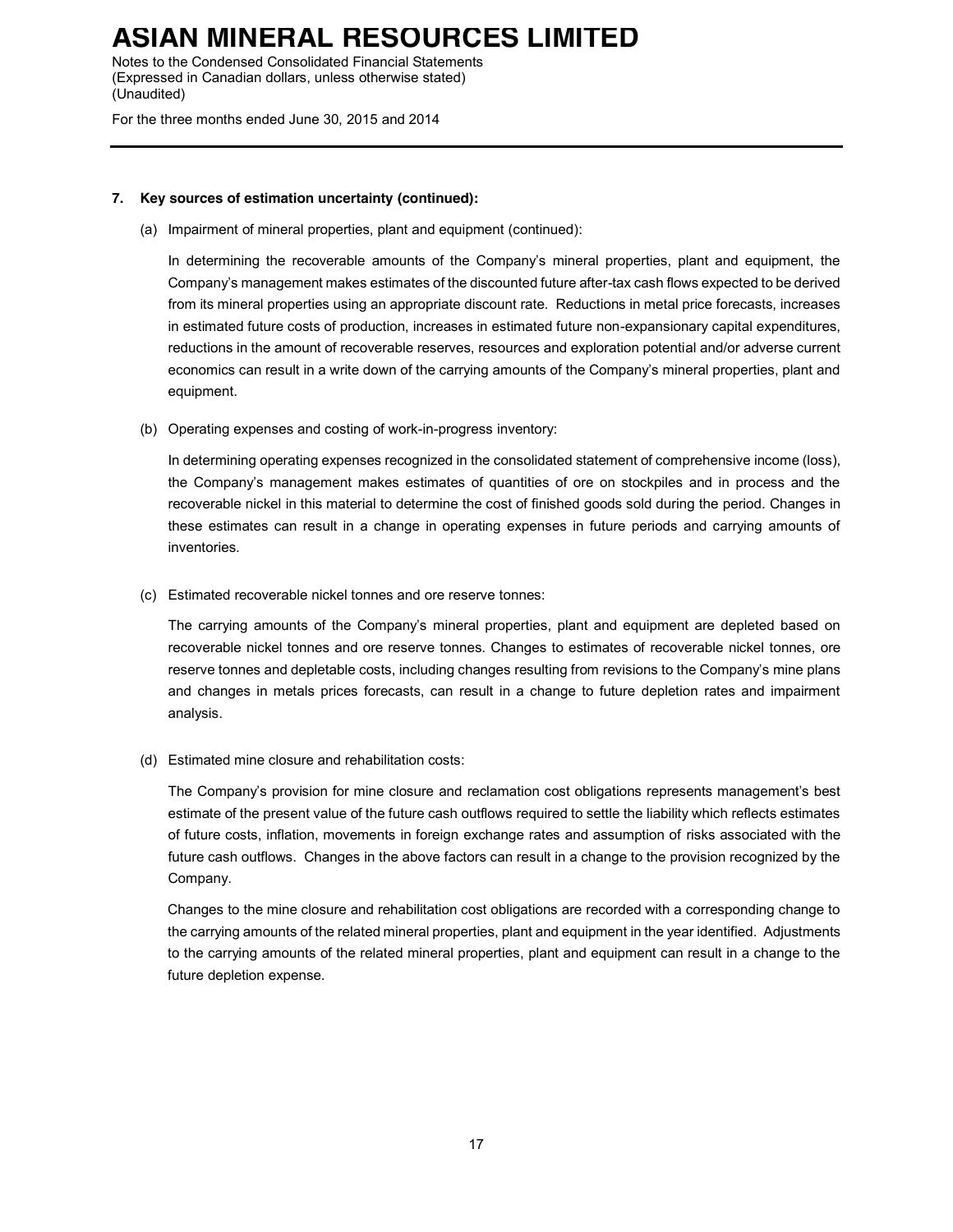Notes to the Condensed Consolidated Financial Statements (Expressed in Canadian dollars, unless otherwise stated) (Unaudited)

For the three months ended June 30, 2015 and 2014

### **7. Key sources of estimation uncertainty (continued):**

(e) Income taxes:

In assessing the probability of realizing income tax assets, management makes estimates related to expectations of future taxable income, applicable tax opportunities, expected timing of reversals of existing temporary differences and the likelihood that tax positions taken will be sustained upon examination by applicable tax authorities. In making its assessments, management gives additional weight to positive and negative evidence that can be objectively verified. Estimates for future taxable income are based on forecasted income from operations and the application of existing tax laws in each jurisdiction. Weight is attached to tax planning opportunities that are within the Company's control, feasible and can be implemented without significant obstacles. The likelihood that tax positions taken will be sustained upon examination by applicable tax authorities is assessed based on individual facts and circumstances of the relevant tax position evaluated in light of all available evidence. Where applicable tax laws and regulations are either unclear or subject to ongoing varying interpretations, it is reasonably possible that changes in these estimates could occur, which may materially affect the amounts of income tax assets recognized.

(f) Share-based compensation:

The Company includes an estimate of forfeitures, share price volatility, expected life of awards and risk-free interest rates in the calculation of the expense related to certain long-term employee incentive plans. These estimates are based on previous experience and may change throughout the life of an incentive plan. Such changes could impact the share-based compensation expense and share-based payments reserve.

### **8. Accounts receivable and prepaid expenses:**

|                                                                                                                                                     |   | June 30,<br>2015                                                         |    | December 31,<br>2014                                        |
|-----------------------------------------------------------------------------------------------------------------------------------------------------|---|--------------------------------------------------------------------------|----|-------------------------------------------------------------|
| Trade receivables<br>VAT/GST refundable<br>Export tariff refundable<br>Prepayments and advances<br>Other receivables<br>Provision for doubtful debt | S | 8,460,861<br>6,587,468<br>2,001,670<br>1,250,980<br>43.103<br>(110, 941) | S  | 9,681,877<br>5,472,245<br>1,200,500<br>89,686<br>(103, 038) |
|                                                                                                                                                     | S | 18,233,141                                                               | \$ | 16,341,270                                                  |

The trade receivables consist of receivables from provisional nickel concentrate sales from the Ban Phuc mine. The trade receivables are less than 30 days past due. The fair value of receivables arising from concentrate sales that contain provisional pricing is determined using the appropriate quoted closing price per the London Metal Exchange for the particular metal. As such, these receivables, which meet the definition of an embedded derivative, are classified within Level 2 of the fair value hierarchy (see note 24).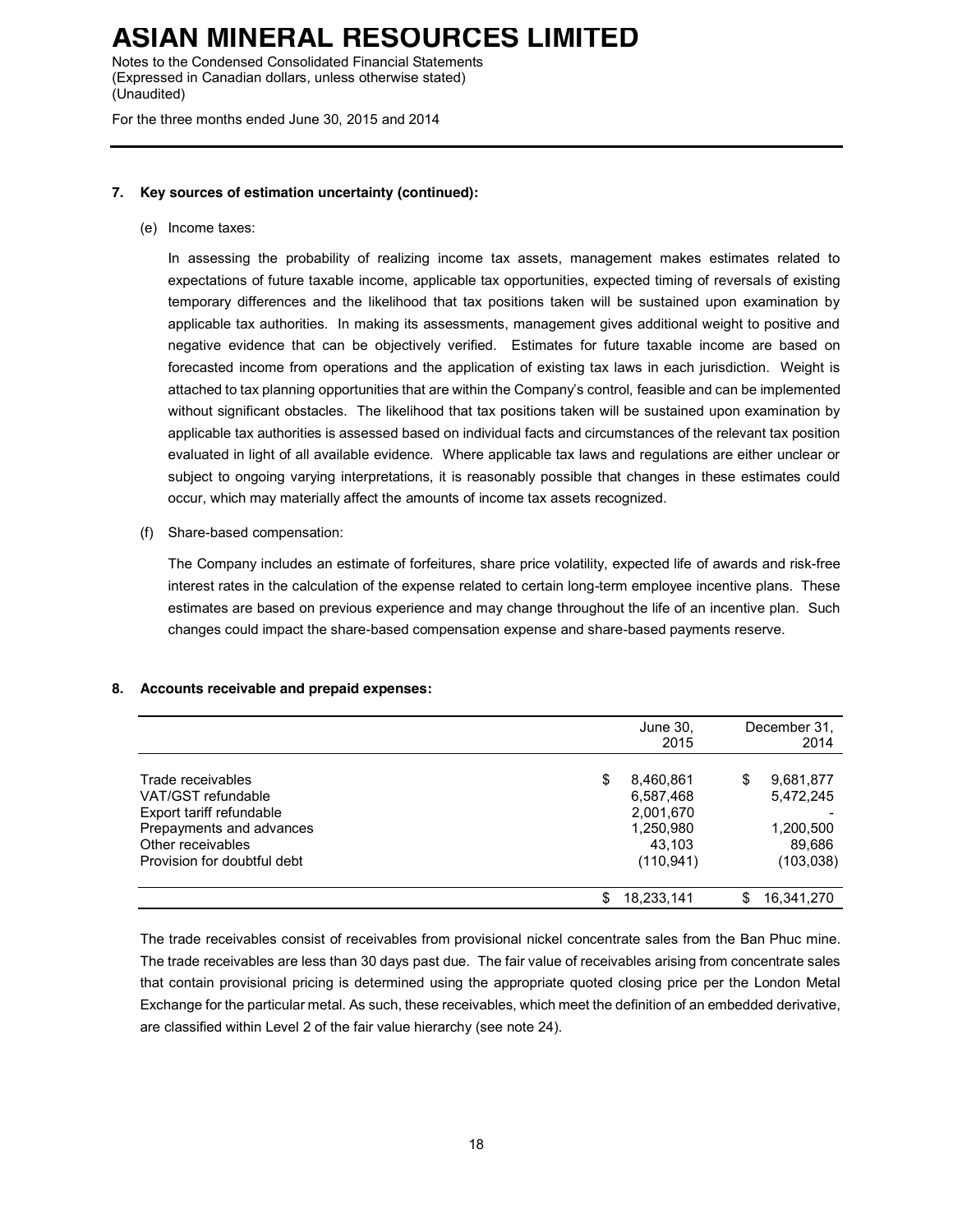Notes to the Condensed Consolidated Financial Statements (Expressed in Canadian dollars, unless otherwise stated) (Unaudited)

For the three months ended June 30, 2015 and 2014

### **8. Accounts receivable and prepaid expenses (continued):**

The Company, through its Vietnam subsidiary pays value added tax on the purchase and sale of goods and services at a rate of 5% and 10%. The Company's concentrate is a processed natural resource/mineral which is subject to VAT and applicable tax rate of 0% VAT when exported. The net amount paid or payable is recoverable, but such recovery is subject to review and assessment by local tax authorities. In June and July 2015, the Company's Vietnam subsidiary's VAT was assessed by the local tax authorities and refunded US\$1.4 million and US\$5.0 million, respectively.

Export tariff is calculated at 20% of nickel concentrate sales. During the quarter ended June 30, 2015, reduced revenues, due to lower nickel prices, generated export tariffs refundable of \$446,365 and the tariff refundable as at June 30, 2015 is \$2,001,670.

### **9. Inventories:**

|                                                                                                                          | June 30,<br>2015                  | December 31.<br>2014              |
|--------------------------------------------------------------------------------------------------------------------------|-----------------------------------|-----------------------------------|
| Consumable materials and supplies<br>Work in process inventory <sup>(1)</sup><br>Finished goods inventory <sup>(2)</sup> | 2,487,709<br>247,383<br>3.665.492 | 2,462,720<br>442.321<br>2,958,941 |
|                                                                                                                          | 6.400.584                         | 5,863,982                         |

(1) The Company held 4,072 tonnes of work in process nickel ore as of June 30, 2015 (2014: 3,259 tonnes), which were carried at cost being the lesser of cost and net realizable value.

(2) The Company held 2,235 tonnes of nickel concentrate finished product as of June 30, 2015 (2014: 5,345 tonnes), which were carried at cost being the lesser of cost and net realizable value.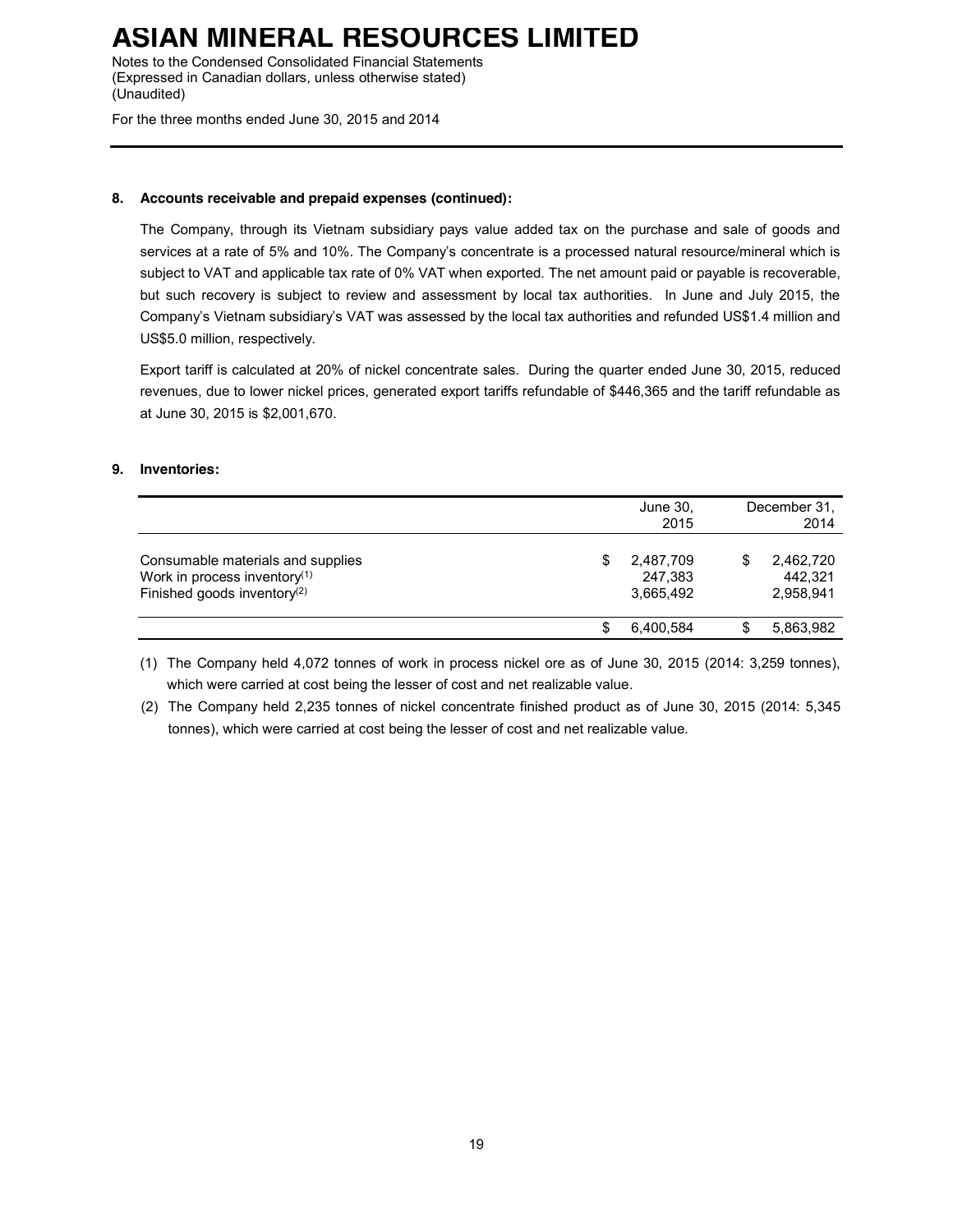Notes to the Condensed Consolidated Financial Statements (Expressed in Canadian dollars, unless otherwise stated) (Unaudited)

For the three months ended June 30, 2015 and 2014

#### **10. Property, plant and equipment:**

|                                 | Building, infrastructure<br>mine, machinery, plant, | Construction    | Furniture, office<br>equipment and |                      |
|---------------------------------|-----------------------------------------------------|-----------------|------------------------------------|----------------------|
|                                 | motor vehicles                                      | in progress     | intangible assets                  | Total                |
| Cost                            |                                                     |                 |                                    |                      |
| Balance at January 1, 2014      | \$<br>54,860,856                                    | \$<br>559,345   | \$<br>4,944,370                    | \$<br>60,364,571     |
| Additions                       | 14,562,176                                          | 1,655,673       |                                    | 16,217,849           |
| <b>Translation adjustment</b>   | 2,627,628                                           | 83,837          | 119,825                            | 2,831,290            |
| Adjustment for mining rights    |                                                     |                 |                                    |                      |
| grant fees (note 15)            |                                                     |                 | (1,778,545)                        | (1,778,545)          |
|                                 |                                                     |                 |                                    |                      |
| Balance at December 31, 2014    | \$<br>72,050,660                                    | \$<br>2,298,855 | \$<br>3,285,650                    | \$<br>77,635,165     |
|                                 |                                                     |                 |                                    |                      |
| Additions                       | 3,591,919                                           | 1,838,542       | 2,429                              | 5,432,890            |
| <b>Translation adjustment</b>   | (2,888,323)                                         | (189,973)       | (123, 398)                         | (3,201,694)          |
| Balance at June 30, 2015        | \$<br>72,754,256                                    | \$<br>3,947,424 | \$<br>3,164,681                    | \$<br>79,866,361     |
|                                 |                                                     |                 |                                    |                      |
| <b>Accumulated Depreciation</b> |                                                     |                 |                                    |                      |
| Balance at January 1, 2014      | \$<br>(2,776,267)                                   | \$              | \$<br>(377,966)                    | \$<br>(3, 154, 233)  |
| Depreciation expense            | (26, 694, 007)                                      |                 | (567, 269)                         | (27, 261, 276)       |
|                                 |                                                     |                 |                                    |                      |
| Balance at December 31, 2014    | \$<br>(29, 470, 274)                                | \$              | \$<br>(945, 235)                   | \$<br>(30, 415, 509) |
|                                 |                                                     |                 |                                    |                      |
| Depreciation expense            | (17, 742, 611)                                      |                 | (38,043)                           | (17,780,654)         |
|                                 |                                                     |                 |                                    |                      |
| Balance at June 30, 2015        | \$<br>(47, 212, 885)                                | \$              | \$<br>(983, 278)                   | \$<br>(48, 196, 163) |
|                                 |                                                     |                 |                                    |                      |
| <b>Net Book Value</b>           |                                                     |                 |                                    |                      |
| Balance at December 31, 2014 \$ | 42,580,386                                          | \$<br>2,298,855 | \$<br>2,340,415                    | \$<br>47,219,656     |
|                                 |                                                     |                 |                                    |                      |
| Balance at June 30, 2015        | \$<br>25,541,371                                    | \$<br>3,947,424 | \$<br>2,181,403                    | \$<br>31,670,198     |

On transition from Canadian generally accepted accounting principles to IFRS, an assessment was performed to determine whether an impairment reserve was warranted and on the basis of the discounted cash flow analysis, an impairment in the amount of \$27.8 million was recorded. Similar assessments since that time have indicated that a reversal of the impairment, or a portion thereof, is not warranted as at reporting period end.

### **11. Mineral property interest:**

|                                       | June 30,<br>2015            | December 31.<br>2014  |
|---------------------------------------|-----------------------------|-----------------------|
| Ban Phuc Project Area<br>Amortization | \$<br>492,964<br>(107, 176) | 677,323<br>(184, 359) |
| Net book value                        | 385,788                     | 492.964               |

The Company's mineral property interest is in the Ban Phuc Project Area in Vietnam. The Ban Phuc mine commenced operations on November 1, 2013, at which time construction-in-progress amounts were transferred to appropriate categories of mineral properties, plant and equipment and the Company commenced depreciating these assets based on their useful lives from that date.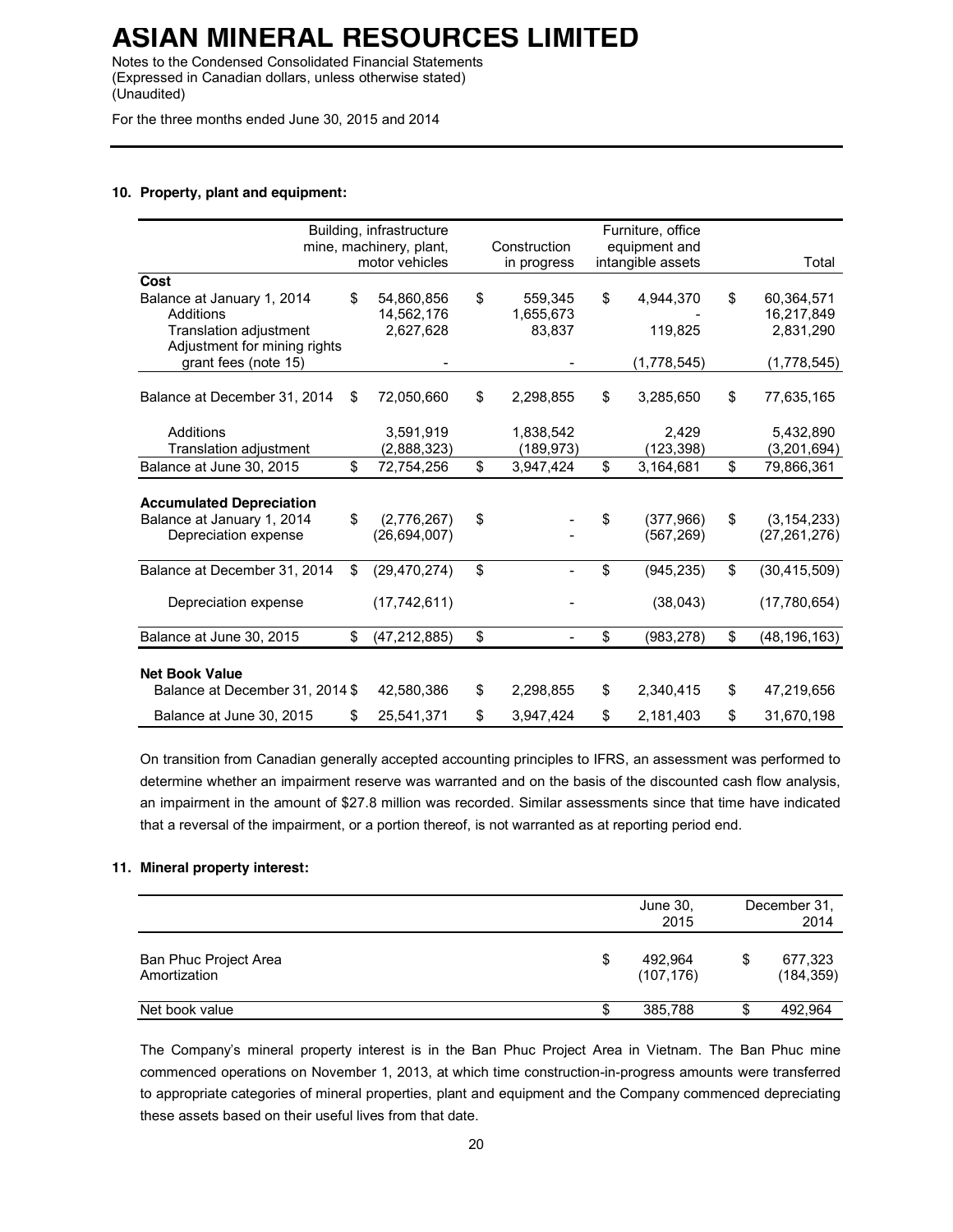Notes to the Condensed Consolidated Financial Statements (Expressed in Canadian dollars, unless otherwise stated) (Unaudited)

For the three months ended June 30, 2015 and 2014

### **12. Trade payables and accrued liabilities:**

|                                                       | June 30,<br>2015                  |    | December 31.<br>2014              |
|-------------------------------------------------------|-----------------------------------|----|-----------------------------------|
| Trade payables<br>Taxes<br><b>Accrued liabilities</b> | 4,714,542<br>1,847,722<br>762,909 | \$ | 5,454,628<br>2,356,714<br>847,758 |
|                                                       | 7,325,173                         | S  | 8,659,100                         |

Taxes include royalty tax, environmental protection fee, foreign contractor tax and payroll tax.

### **13. Bank term loan and credit facility:**

On June 4, 2013, the Company, through its subsidiary BPNM, entered into a project term loan with a Vietnamese bank (the Lender), secured by the assets of BPNM and a guarantee by the Company (hereinafter referred to as "the Loan"). The Loan balance at June 30, 2015 was US\$12.0 million (December 31, 2014 - US\$16.0 million).

Interest accrues at LIBOR (6-month) plus 4.5%. The Loan requires quarterly principal payments of US\$2.0 million. Over the term of the Loan, the Lender is entitled to 20% of the annual excess cash of BPNM, once all liabilities are settled, which shall be paid to the Lender within 45 days of the issuance of the annual audited financial statements. In July 2015, 20% of 2014 audited BPNM's net income of US\$877,689 was paid to the Lender. Additionally, no repayment shall be made on intercompany or other third party loans during the term of the Loan. BPNM is also required to maintain a maximum ratio of the outstanding loan balance against the value of secured assets of 50% over the term of the Loan. BPNM was in compliance with this requirement as at June 30, 2015.

A US\$3.0 million facility was also arranged with the same local bank in Vietnam in December 2013 to allow an additional source of working capital funding if required. This credit facility, which was to expire in December 2014, has been approved on May 25, 2015 to continue for the period from June 2015 to June 2016. The facility is a revolving working capital loan with a term of three months at the proposed interest rate of 4%. The facility is secured by the assets of BPNM and a corporate guarantee by the Company.

### **14. Provision for closure and rehabilitation:**

Based on the Environmental Impact Assessment ("EIA"), and Environment Resettlement and Rehabilitation Program ("ERRP"), as previously submitted to the authorities for the Ban Phuc project, the Ministry of Natural Resources and Environment ("MONRE") provides confirmation of the estimate for closure and rehabilitation. On this basis these consolidated financial statements reflect a provision for site closure and rehabilitation as at June 30, 2015 in the amount of \$429,677 (December 31, 2014: \$399,072). As of June 30, 2015, the Company has deposited with MONRE \$284,574 (December 31, 2014: \$237,675) as an advance deposit for future closure and rehabilitation expenditures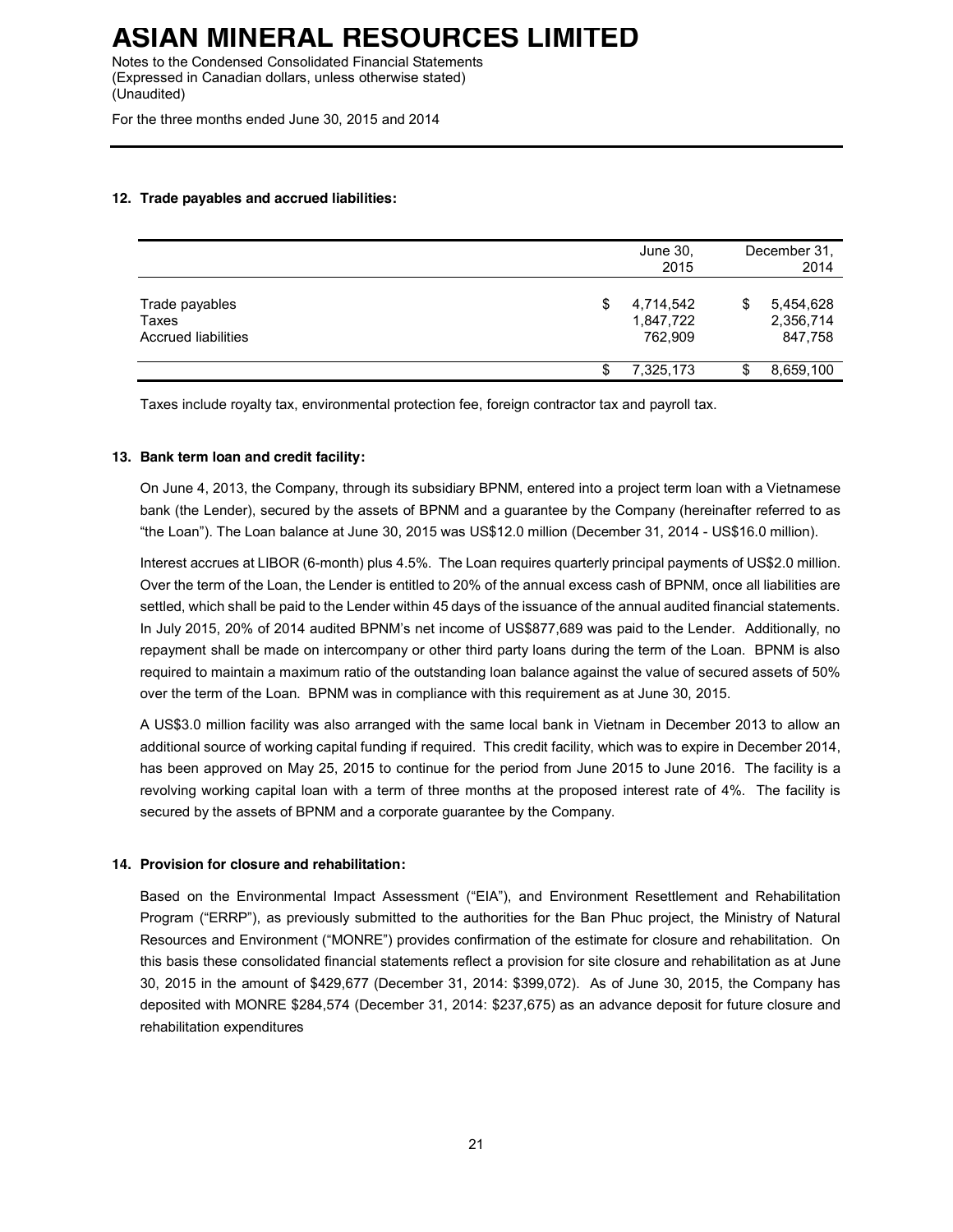Notes to the Condensed Consolidated Financial Statements (Expressed in Canadian dollars, unless otherwise stated) (Unaudited)

For the three months ended June 30, 2015 and 2014

### **15. Other non-current liabilities:**

|                                  | June 30,<br>2015           | December 31,<br>2014       |
|----------------------------------|----------------------------|----------------------------|
| Mining rights grant fee<br>Other | \$<br>2,082,419<br>340,975 | \$<br>1,934,089<br>316,687 |
|                                  | 2,423,394                  | 2,250,776                  |

The Company has recorded a Mining rights grant fee for the right to exploit minerals at Ban Phuc, based on reserve tonnes, as outlined in Mineral Law 2010, Decree 15 and 203 issued by the Vietnamese government and Decision 288 issued by MONRE.

On February 6, 2015, the Company received Decision No. 288/QD-BTNMT issued by the MONRE to amend the contents specified in the Mineral Mining License (the "Decision"). In the Decision, the mining rights grant fee was revised to \$2.9 million and is payable in annual installments over the three years from 2015 to 2017. As at December 31, 2014, the Company recognized a decrease of \$1.8 million in the mining rights grant fee provision and related assets.

### **16. Share capital:**

(a) Authorized:

The Company's share capital consists of an unlimited number of common shares without par value.

(b) Issued and outstanding:

|                                                                                    | Number      |                  |
|------------------------------------------------------------------------------------|-------------|------------------|
|                                                                                    | of shares   | Amount           |
| Balance, January 1, 2014                                                           | 776,178,372 | 128,083,456<br>S |
| Issued during the year:<br>Shares issued in lieu of directors fees (note 16(d(i))) | 2,816,670   | 153,109          |
| Balance. December 31, 2014                                                         | 778.995.042 | 128.236.565      |
| Issued during the year:<br>Shares issued in lieu of directors fees (note 16d(i)))  | 550,000     | 27.500           |
| Balance, June 30, 2015                                                             | 779,545,042 | 128.264.065<br>S |

- (c) Private placements:
	- (i) On March 28, 2013, pursuant to a rights offering, the Company issued 250,000,000 common shares at \$0.05 per share for gross proceeds of \$12,500,000. The costs associated with the placement totaled \$298,207 and have been presented directly in equity as a debit to share capital.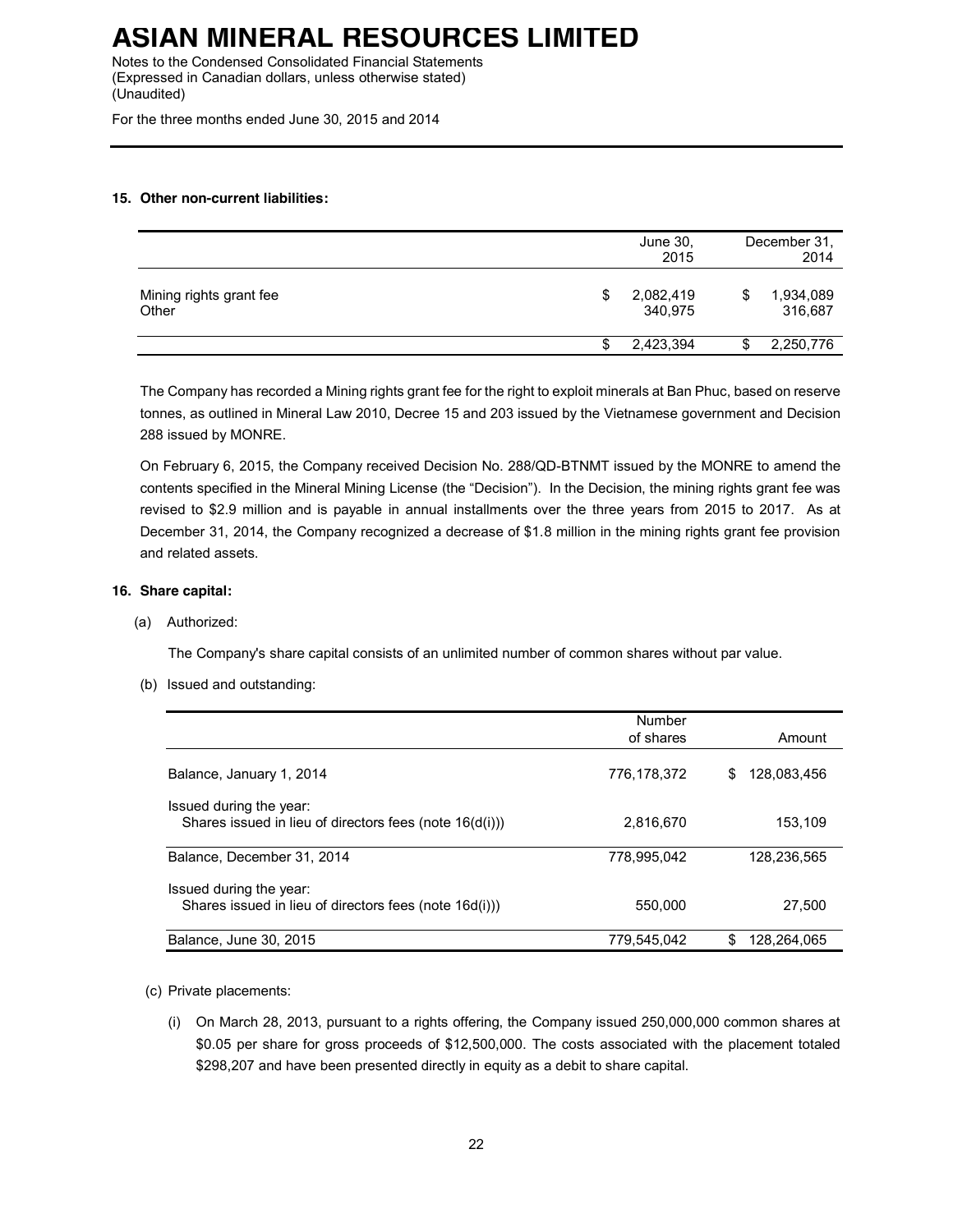Notes to the Condensed Consolidated Financial Statements (Expressed in Canadian dollars, unless otherwise stated) (Unaudited)

For the three months ended June 30, 2015 and 2014

### **16. Share capital (continued):**

- (d) Share-based compensation:
	- (i) Common shares:

In 2013, certain directors entered into compensation agreements to receive common shares of the Company in lieu of directors' fees. Under these agreements, 550,000 shares (valued at \$27,500) were issued for services rendered during the three months ended March 31, 2015 and 2,816,670 shares were issued during the 2014 year for services of \$153,739. The costs associated with the directors' shares issued in 2014 totaled \$630 and have been presented directly in equity as a debit to share capital.

(ii) Common share options:

The Company grants share purchase options pursuant to the policies of the TSX-Venture Exchange with respect to eligible persons, exercise price, maximum term, vesting, maximum options per person and termination of eligible person status. The purpose of the share purchase options is to retain and motivate management, staff, consultants and other qualified individuals by providing them with the opportunity, through share options, to acquire a proprietary interest in the Company and benefit from its growth.

2014 share option grants:

The Company granted 2,481,647 share options under the Company's share option plan on November 5, 2014. The options, which expire on November 5, 2019, are exercisable at \$0.05 per share and are fully vested.

The Company granted 2,000,000 share options under the Company's share option plan on August 22, 2014. The options, which expire on August 22, 2019, are exercisable at \$0.05 per share and fully vested

The Company granted 3,651,176 share options under the Company's share option plan on February 3, 2014. The options, which expire on February 1, 2019, are exercisable at \$0.08 per share and are fully vested.

During the period ended June 30, 2015, vesting of share options to directors and employees resulted in \$4,202 (2014: \$181,311) being recorded as share-based compensation expense. The compensation expense was estimated using the Black-Scholes Option Pricing model assuming a range of risk-free interest rates averaging 1.88% and a range of expected volatilities of between 72-107%, an expected dividend rate of nil and an expected life of five years.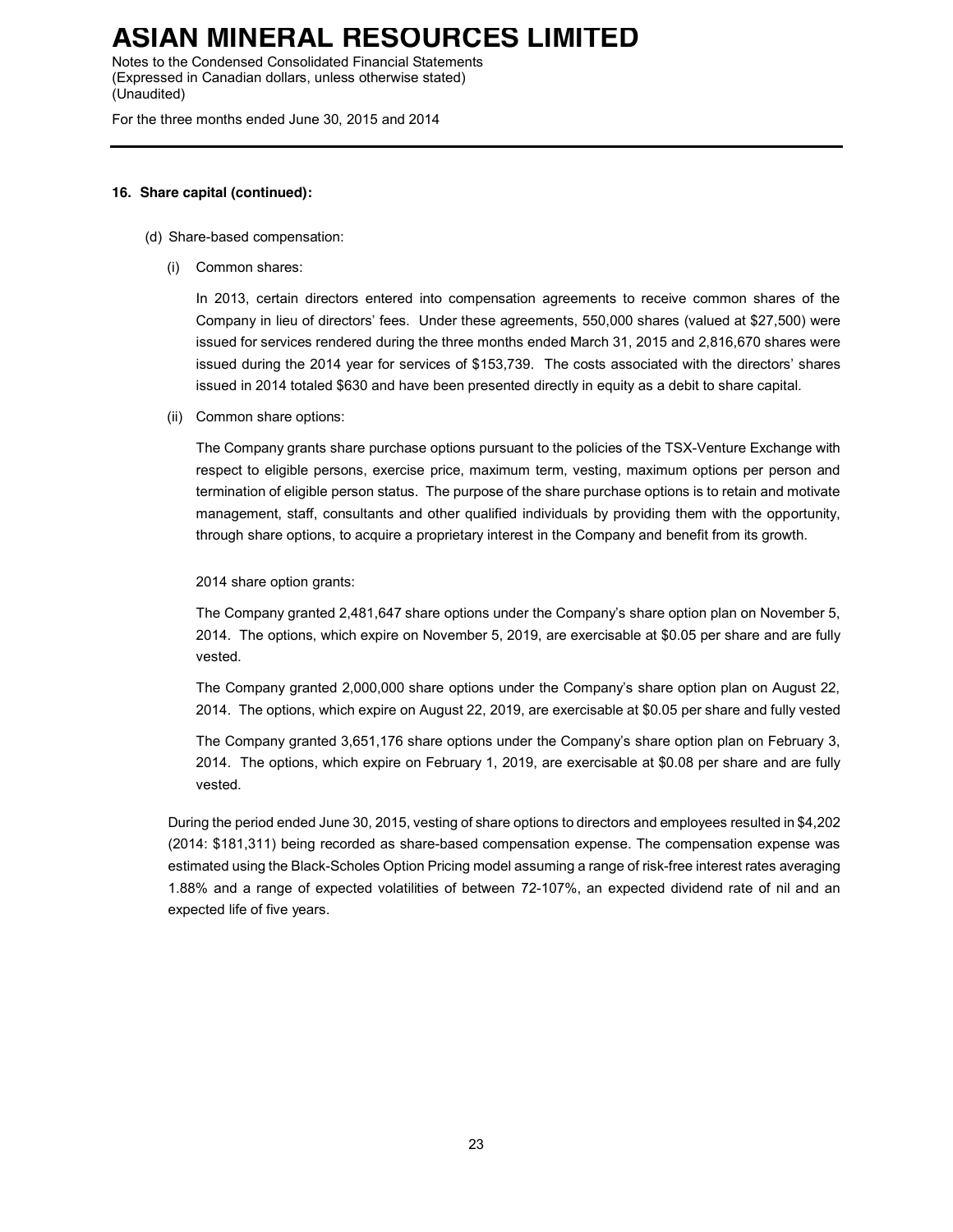Notes to the Condensed Consolidated Financial Statements (Expressed in Canadian dollars, unless otherwise stated) (Unaudited)

For the three months ended June 30, 2015 and 2014

#### **16. Share capital (continued):**

The continuity of outstanding share purchase options for the period ended June 30, 2015 is as follows:

| Expiry dates                                                                                                                                              | Exercise<br>prices (1)                                                       | <b>Balance</b><br>December 31,<br>2014                                                               | Granted                                                                          | Exercised | Expired/<br>cancelled/<br>forfeited | <b>Balance</b><br>June 30,<br>2015                                                                   |
|-----------------------------------------------------------------------------------------------------------------------------------------------------------|------------------------------------------------------------------------------|------------------------------------------------------------------------------------------------------|----------------------------------------------------------------------------------|-----------|-------------------------------------|------------------------------------------------------------------------------------------------------|
| July 17, 2017<br>November 16, 2017<br>February 14, 2018<br>August 23, 2018<br>October 23, 2018<br>February 1, 2019<br>August 22, 2019<br>November 5, 2019 | \$0.10<br>\$0.10<br>\$0.05<br>\$0.05<br>\$0.05<br>\$0.08<br>\$0.05<br>\$0.05 | 4.007.517<br>2.400.000<br>1.000.000<br>1.900.000<br>2.713.308<br>2,936,934<br>2.000.000<br>2,481,647 | $\overline{\phantom{a}}$<br>$\overline{\phantom{a}}$<br>$\overline{\phantom{a}}$ |           | (800,000)<br>(800,000)              | 4,007,517<br>1,600,000<br>1.000.000<br>1,100,000<br>2.713.308<br>2,936,934<br>2.000.000<br>2,481,647 |
| Weighted average exercise price                                                                                                                           |                                                                              | 20,596,781<br>\$0.07                                                                                 |                                                                                  |           | (1,600,000)<br>\$0.08               | 17,839,406<br>\$0.07                                                                                 |
| Weighted average remaining life (years)                                                                                                                   |                                                                              | 3.64                                                                                                 |                                                                                  |           |                                     | 3.18                                                                                                 |

The continuity of outstanding share purchase options for the period ended June 30, 2014 is as follows:

| Expiry dates                                                                                                                       | Exercise<br>prices (1)                                             | <b>Balance</b><br>December 31.<br>2013                                   | Granted             | Exercised | Expired/<br>cancelled/<br>forfeited | <b>Balance</b><br>June 30,<br>2014                                                    |
|------------------------------------------------------------------------------------------------------------------------------------|--------------------------------------------------------------------|--------------------------------------------------------------------------|---------------------|-----------|-------------------------------------|---------------------------------------------------------------------------------------|
| July 1, 2014<br>July 17, 2017<br>November 16, 2017<br>February 14, 2018<br>August 23, 2018<br>October 23, 2018<br>February 1, 2019 | \$0.11<br>\$0.10<br>\$0.10<br>\$0.05<br>\$0.05<br>\$0.05<br>\$0.08 | 830,000<br>5,553,473<br>4,500,000<br>1.000.000<br>6.000.000<br>2,713,308 | 3.651,176           |           | (2,100,000)<br>(2,100,000)          | 830,000<br>5,553,473<br>2,400,000<br>1.000.000<br>3,900,000<br>2,713,308<br>3,651,176 |
| Weighted average exercise price                                                                                                    |                                                                    | 20,596,781<br>\$0.08                                                     | 3.651.176<br>\$0.08 |           | (4,200,000)<br>\$0.08               | 20,047,957<br>\$0.08                                                                  |
| Weighted average remaining life (years)                                                                                            |                                                                    | 4.01                                                                     | 4.84                |           |                                     | 3.66                                                                                  |

(1) In February 2014, the exercise price on the share options expiring on February 14, August 23 and October 23, 2018 were reduced from \$0.10 to \$0.05, in conjunction with new Toronto Stock Venture Exchange guidelines on the minimum exercise price. In 2014, \$135,746 and \$77,154 were recognized due to change in exercise price for 2014 and 2013 respectively.

As at June 30, 2015,17,839,406 share purchase options were exercisable (2014 – 20,047,957 options). These options have a weighted average exercise price of \$0.07 (2014 - \$0.08).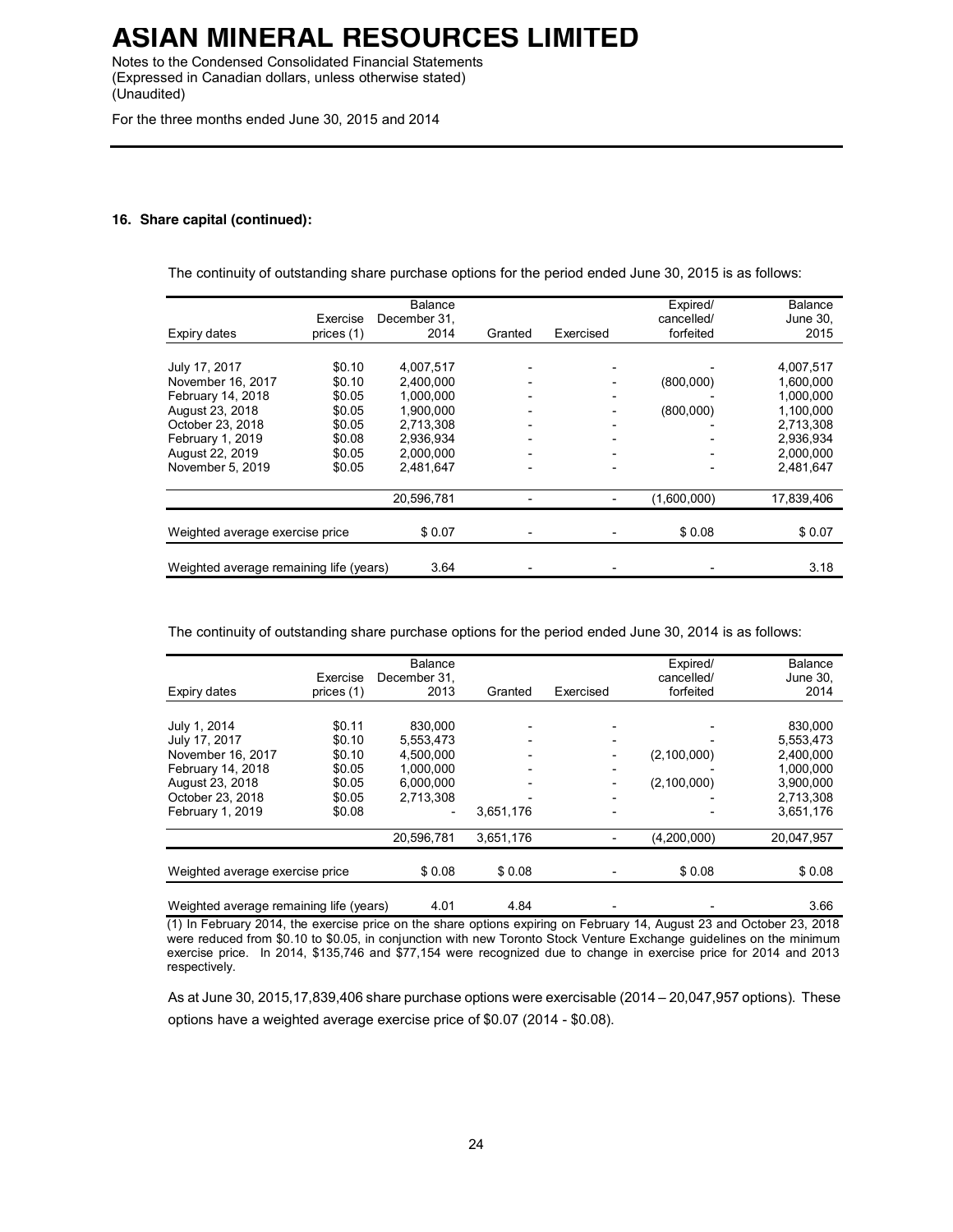Notes to the Condensed Consolidated Financial Statements (Expressed in Canadian dollars, unless otherwise stated) (Unaudited)

For the three months ended June 30, 2015 and 2014

### **16. Share capital (continued):**

### (e) Share purchase warrants:

The continuity of outstanding share purchase warrants for the year ended June 30, 2015 is as follows:

| Expiry dates                            | Exercise<br>prices | Balance<br>December 31.<br>2014 | Granted                  | Exercised                | Expired<br>cancelled     | <b>Balance</b><br>June 30,<br>2015 |
|-----------------------------------------|--------------------|---------------------------------|--------------------------|--------------------------|--------------------------|------------------------------------|
| May 25, 2017                            | \$0.10             | 54,166,667                      | $\overline{\phantom{0}}$ | $\overline{\phantom{a}}$ | -                        | 54,166,667                         |
| Weighted average exercise price         |                    | \$0.10                          | -                        | $\qquad \qquad$          | -                        | \$0.10                             |
| Weighted average remaining life (years) |                    | 2.40                            | $\overline{\phantom{0}}$ | $\overline{\phantom{a}}$ | $\overline{\phantom{0}}$ | 1.90                               |

The continuity of outstanding share purchase warrants for the period ended June 30, 2014 is as follows:

| Expiry dates                            | Exercise<br>prices | <b>Balance</b><br>December 31,<br>2013 | Granted                  | Exercised                | Expired<br>cancelled     | <b>Balance</b><br>June 30,<br>2014 |
|-----------------------------------------|--------------------|----------------------------------------|--------------------------|--------------------------|--------------------------|------------------------------------|
| May 25, 2017                            | \$0.10             | 54,166,667                             | $\overline{\phantom{0}}$ | $\overline{\phantom{a}}$ | $\overline{\phantom{0}}$ | 54,166,667                         |
| Weighted average exercise price         |                    | \$0.10                                 | $\overline{\phantom{0}}$ | $\overline{\phantom{0}}$ | -                        | \$0.10                             |
| Weighted average remaining life (years) |                    | 3.40                                   | $\overline{\phantom{0}}$ |                          |                          | 2.90                               |

### (f) Earnings per share ("EPS"):

The earnings and weighted average number of outstanding shares used in the calculation of basic and diluted earnings per share are as follows:

|                                                                                         |    | June 30<br>2015 |    | June 30<br>2014 |
|-----------------------------------------------------------------------------------------|----|-----------------|----|-----------------|
|                                                                                         |    |                 |    |                 |
| Loss used in the calculation of basic EPS                                               | S  | (6, 168, 664)   | S  | 905.064         |
| Weighted average number of outstanding shares for the<br>purpose of basic EPS           |    | 779.469.075     |    | 773,391,654     |
| Shares to be issued for additional capital                                              |    |                 |    |                 |
| Weighted average number of outstanding shares used in the<br>calculation of diluted EPS |    | 779.469.075     |    | 773,391,654     |
| Basic loss per share                                                                    | \$ | (0.01)          | \$ | 0.00            |
| Diluted loss per share                                                                  | \$ | (0.01)          | \$ | 0.00            |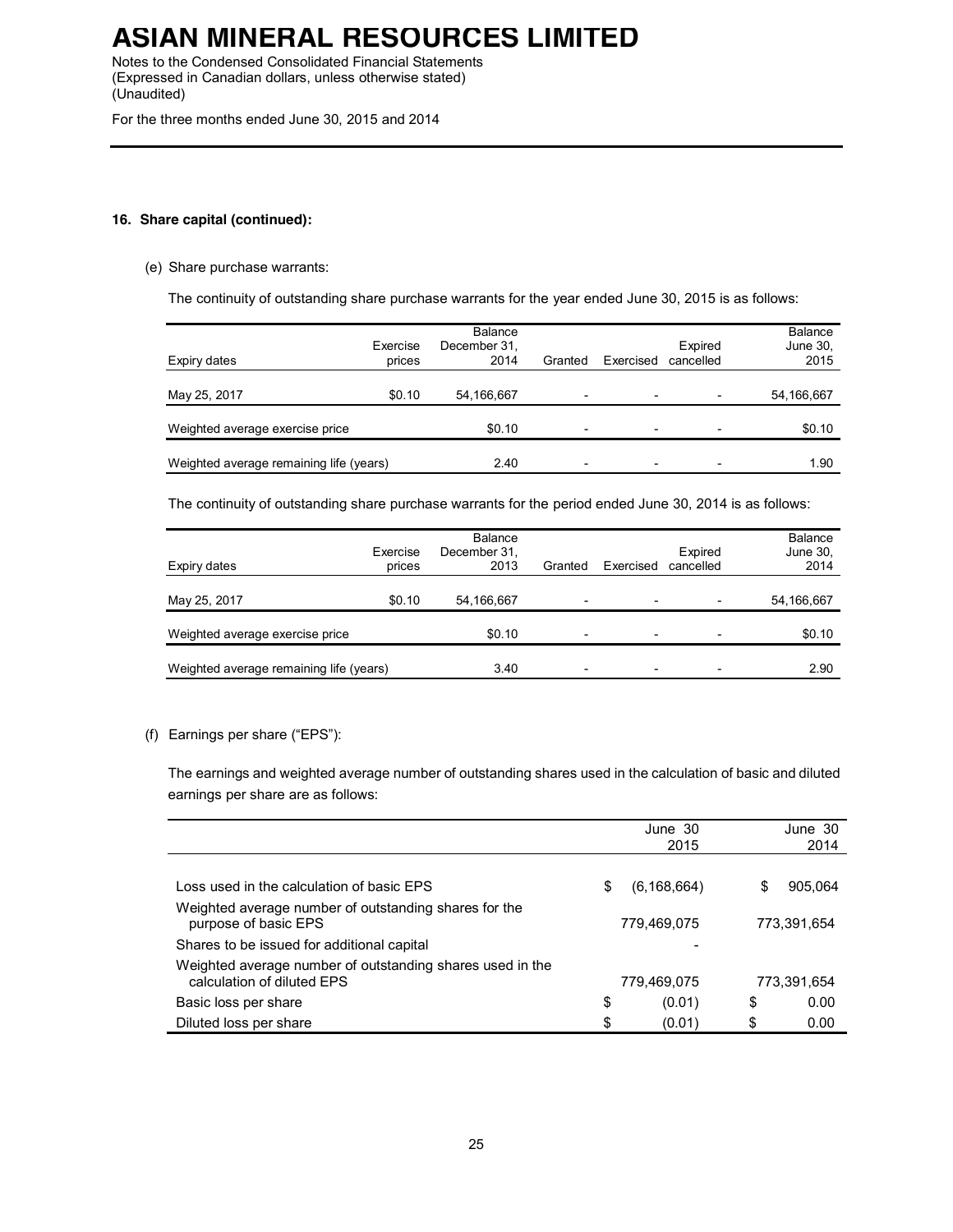Notes to the Condensed Consolidated Financial Statements (Expressed in Canadian dollars, unless otherwise stated) (Unaudited)

For the three months ended June 30, 2015 and 2014

### **17. Revenue:**

|                          | Three months  | Three months  | Six months     | Six months    |
|--------------------------|---------------|---------------|----------------|---------------|
|                          | ended June 30 | ended June 30 | ended June 30  | ended June 30 |
|                          | 2015          | 2014          | 2015           | 2014          |
| Nickel concentrate sales | \$25,505,943  | \$26,699,785  | \$52,674,058   | \$45,328,778  |
| Export tax               | (5,007,417)   | (5,616,913)   | (10, 341, 350) | (8,912,398)   |
|                          | \$20.498.526  | \$21,082,872  | \$42,332,708   | \$36,416,380  |

### **18. Production costs:**

|                                    | Three months    | Three months    | Six months       | Six months      |
|------------------------------------|-----------------|-----------------|------------------|-----------------|
|                                    | ended June 30   | ended June 30   | ended June 30    | ended June 30   |
|                                    | 2015            | 2014            | 2015             | 2014            |
| Mine production costs              | 7,074,194<br>\$ | 3,999,077<br>\$ | 13,606,153<br>\$ | \$<br>9,340,075 |
| Processing costs                   | 1,658,325       | 1,388,870       | 3,254,967        | 2,894,774       |
| Other production costs             | 654,006         | 1,306,339       | 1,908,532        | 3,048,935       |
| Changes in inventories of finished |                 |                 |                  |                 |
| goods and work in process          | 38,329          | (517, 519)      | (249, 541)       | (1,970,726)     |
| <b>Production costs</b>            | 9,424,854       | 6,176,767       | 18,520,111       | 13,313,058      |
| Depreciation and amortization      | 8,734,620       | 5,702,024       | 17,887,830       | 11,680,139      |
|                                    | \$18,159,474    | \$11,878,791    | \$36,407,941     | \$24,993,197    |
|                                    |                 |                 |                  |                 |

### **19. General and administrative expenses:**

|                                                                                                  | Three months<br>ended June 30<br>2015                     |    | Three months<br>ended June 30<br>2014             |   | Six months<br>ended June 30<br>2015                   |    | Six months<br>ended June 30<br>2014                  |  |
|--------------------------------------------------------------------------------------------------|-----------------------------------------------------------|----|---------------------------------------------------|---|-------------------------------------------------------|----|------------------------------------------------------|--|
| Salaries, wages and benefits<br>Taxes and fees<br>Professional and regulatory<br>Travel<br>Other | \$<br>702.356<br>167.622<br>104,308<br>101.693<br>542.844 | \$ | 450.326<br>215.058<br>66.321<br>54.391<br>558,030 | S | 1,703,837<br>471.694<br>333.387<br>199.317<br>758.893 | \$ | 1,257,162<br>540.122<br>196.100<br>71,609<br>924.811 |  |
|                                                                                                  | \$<br>1,618,823                                           | S  | 1,344,126                                         | S | 3,467,128                                             | S  | 2,989,804                                            |  |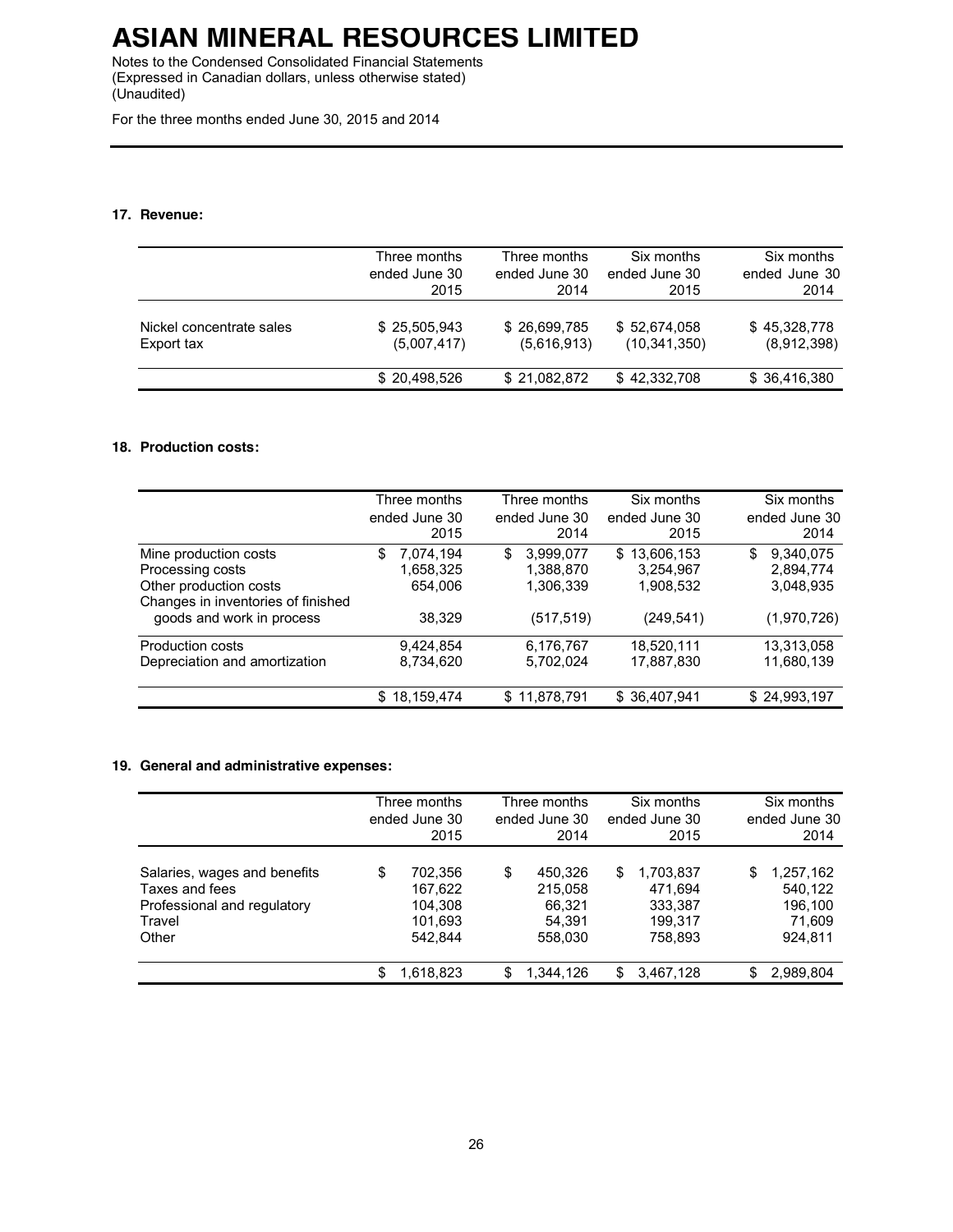Notes to the Condensed Consolidated Financial Statements (Expressed in Canadian dollars, unless otherwise stated) (Unaudited)

For the three months ended June 30, 2015 and 2014

### **20. Finance expense:**

|                                                                                              | Three months<br>ended June 30<br>2015 | Three months<br>ended June 30<br>2014 | Six months<br>ended June 30<br>2015 |    | Six months<br>ended June 30<br>2014 |
|----------------------------------------------------------------------------------------------|---------------------------------------|---------------------------------------|-------------------------------------|----|-------------------------------------|
| Interest expense on bank term loan<br>Foreign contractor tax on<br>interest expense<br>Other | \$<br>223.500<br>35.929<br>(30, 450)  | \$<br>416.995<br>30,117<br>22.941     | \$<br>486.588<br>71.316<br>(42,900) | S  | 775.295<br>60,590<br>30,062         |
|                                                                                              | \$<br>228.979                         | \$<br>470.053                         | \$<br>515.004                       | S. | 865.947                             |

### **21. Related party transactions:**

(a) Balances receivable and payable:

The amounts due to related parties and included in accounts payable, are non-interest bearing, unsecured and due on demand, and comprise the following:

|                  |   | Three months<br>ended June 30<br>2015 |   | Three months<br>ended June 30<br>2014 |   | Six months<br>ended June 30<br>2015 |    | Six months<br>ended June 30<br>2014 |
|------------------|---|---------------------------------------|---|---------------------------------------|---|-------------------------------------|----|-------------------------------------|
| Due to directors | S | 61.828                                | S | $\overline{\phantom{a}}$              | S | 61.828                              | S. |                                     |

#### (b) Key management personnel:

Key management personnel includes the salaries and consulting fees paid and/or accrued to the Company's senior officers and directors as follows:

|                                                                                                         | Three months<br>ended June 30<br>2015 |                   | Three months<br>ended June 30<br>2014 |                    | Six months<br>ended June 30<br>2015 | Six months<br>ended June 30<br>2014 |                    |
|---------------------------------------------------------------------------------------------------------|---------------------------------------|-------------------|---------------------------------------|--------------------|-------------------------------------|-------------------------------------|--------------------|
| Salary and consulting fees<br>Directors' fees<br>Share-based payments, directors<br>and senior officers | \$                                    | 207,359<br>61,629 | S                                     | 181,523<br>206,273 | \$<br>652,707<br>124,327            | S                                   | 365.068<br>435.440 |
|                                                                                                         | \$                                    | 268.988           | S                                     | 387,796            | \$<br>777.034                       |                                     | 800,508            |

In 2014 and second half of 2013, share-based payments comprise the grant of share options to directors and senior officers, and the issuance of common shares to certain directors, in lieu of cash payment for director fees. From 2015, director fees are paid by cash to directors.

Under share compensation agreements, \$27,500 of fourth quarter 2014 director fees (2014: \$71,248) were fulfilled by of the issuance of common shares of the Company in January 2015 (note 16d(i))).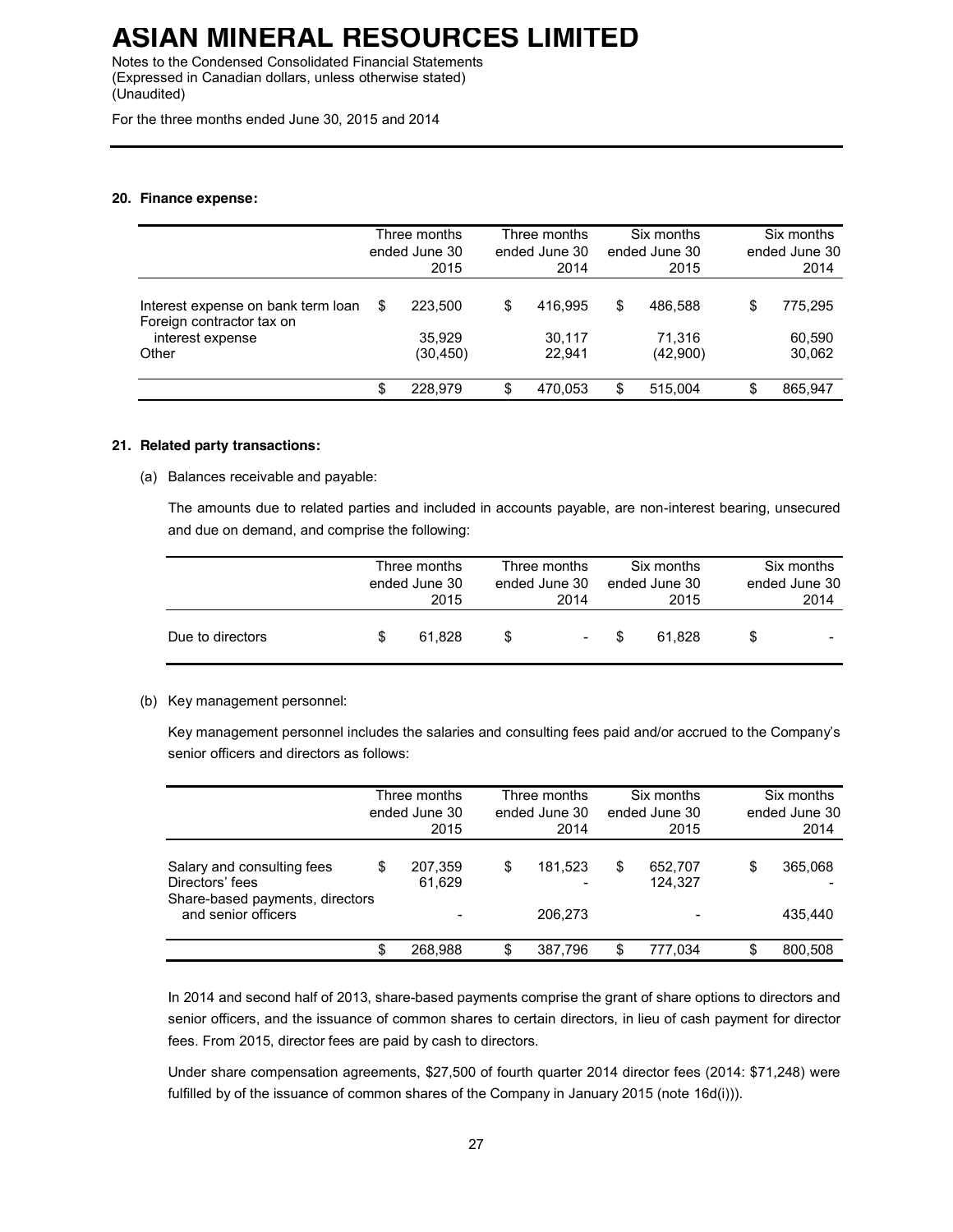Notes to the Condensed Consolidated Financial Statements (Expressed in Canadian dollars, unless otherwise stated) (Unaudited)

For the three months ended June 30, 2015 and 2014

### **21. Related party transactions (continued):**

### (c) Pala Investments Limited:

During 2012, as a result of a series of equity transactions, Pala Investments Limited ("Pala") became a controlling shareholder of the Company.

On March 28, 2013, Pala purchased 158,845,081 common shares of the Company pursuant to the exercise of its basic subscription privilege in full under the Company's rights offering (note 16(c)(i)). In addition, Pala purchased 88,762,232 common shares of the Company pursuant to a standby commitment provided as part of the rights offering.

As a result of this transaction, Pala owns and controls, directly or indirectly, 569,813,827 common shares of the Company and 54,166,667 share purchase warrants to purchase common shares of the Company (note 16(e)).

### **22. Segment information:**

The Company conducts its business as a single reportable operating segment, being the exploration and development of mineral properties in Vietnam. Geographical information is as follows:

| June 30, 2015                 |    | Canada<br>Vietnam |    | Other         |    | Total     |       |             |       |
|-------------------------------|----|-------------------|----|---------------|----|-----------|-------|-------------|-------|
|                               |    |                   |    |               |    |           |       |             |       |
| Sale revenue                  | \$ |                   | \$ | 20,498,526    | \$ |           | \$    | 20,498,526  |       |
| Interest income               |    | 198               |    | 30,244        |    |           |       | 30,442      |       |
| Income/ (Loss) for the period |    | (136, 851)        |    | (3, 120, 917) |    | (51,966)  |       | (3,309,734) |       |
| Non-current assets            |    |                   |    | 31,670,199    |    | 385,787   |       | 32,055,986  |       |
| Total assets                  |    | 277,362           |    | 63,570,006    |    | 386,492   |       | 64,233,860  |       |
|                               |    |                   |    |               |    |           |       |             |       |
| June 30, 2014                 |    | Canada            |    | Vietnam       |    |           | Other |             | Total |
| Sale revenue                  | \$ |                   | \$ | 21,082,872    | \$ |           | \$    | 21,082,872  |       |
| Interest income               |    | 442               |    |               |    |           |       | 442         |       |
| Income/ (Loss) for the period |    | (307, 404)        |    | 4,221,056     |    | (47, 738) |       | 3,865,914   |       |
| Non-current assets            |    |                   |    | 54, 131, 335  |    | 327,160   |       | 54,458,495  |       |
| Total assets                  |    | 460,024           |    | 72,912,496    |    | 528,510   |       | 73,901,030  |       |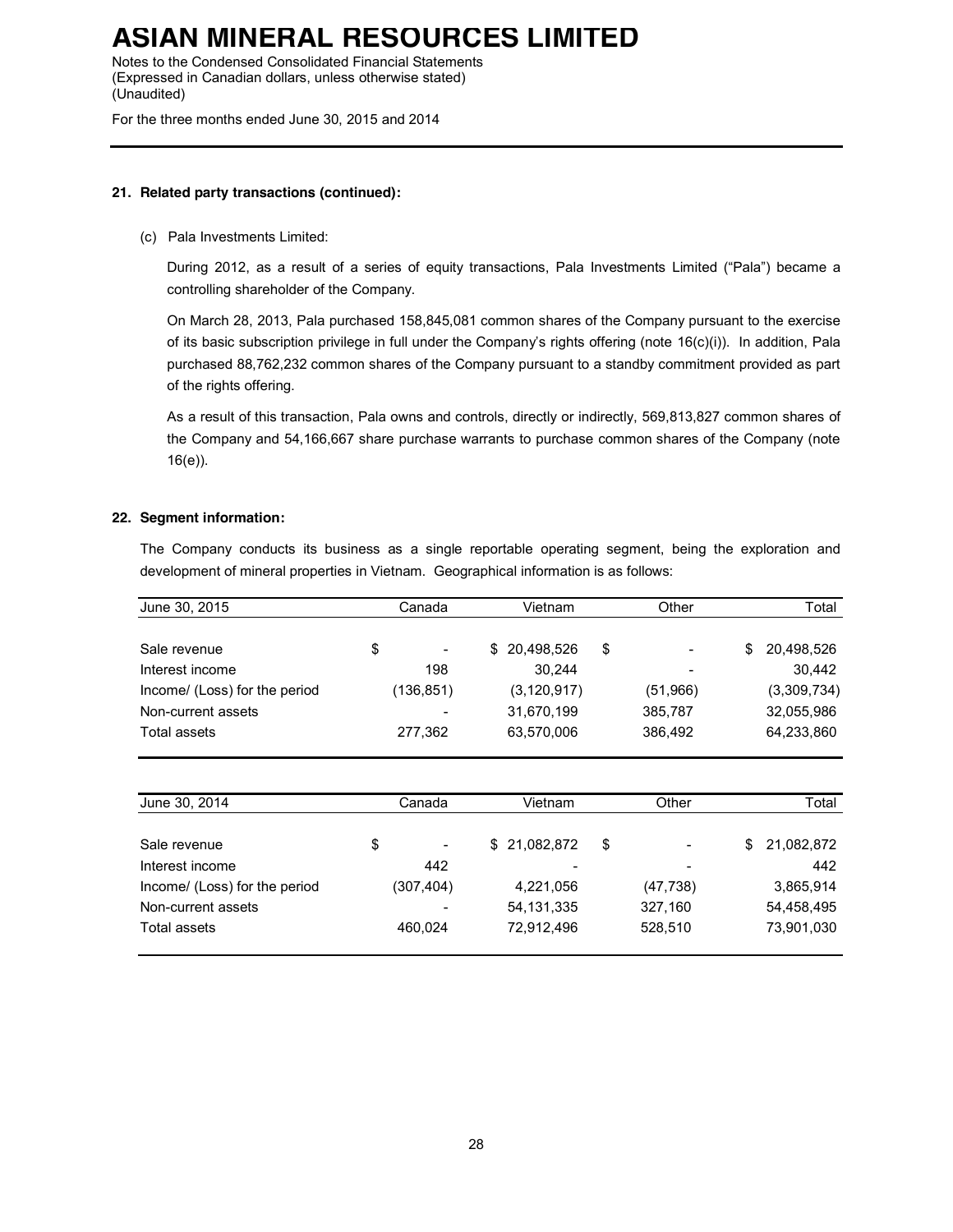Notes to the Condensed Consolidated Financial Statements (Expressed in Canadian dollars, unless otherwise stated) (Unaudited)

For the three months ended June 30, 2015 and 2014

### **23. Supplemental cash flow information:**

|                                                                                                                         | 2015   | 2014   |
|-------------------------------------------------------------------------------------------------------------------------|--------|--------|
| Supplemental information:<br>Interest received                                                                          | 30.442 | 442    |
| Non-cash operating, financing and investing transactions:<br>Shares issued in lieu of cash in payment of directors fees |        | 27.490 |

#### **24. Financial risk management:**

(a) Credit risk:

Credit risk is the risk of an unexpected loss if a customer or third party to a financial instrument fails to meet its contractual obligations. The Company is subject to credit risk on the cash balances at the bank, its shortterm guaranteed investment certificates and accounts receivable. The majority of the Company's cash balances are held with LienViet Post Bank Vietnam which is part owned by the Vietnamese Government and in the view of the Board is considered trustworthy and a portion of funds are held with the ANZ Vietnam Bank Limited which is a creditworthy international bank. The Company only deals with reputable financial institutions and regularly assesses international exposure and market risk. The company has a small investment in Canadian based banking institutions, authorized under the Bank Act to accept deposits, which may be eligible for deposit insurance provided by the Canadian Deposit Insurance Corporation. As at June 30, 2015, the Company had trade receivables of \$8.5 million and other receivables of \$9.8 million which are not considered past due. The Company's accounts receivables comprise receivables on the sale of nickel concentrate with all sales made to Jinchuan Group Limited and due to the nature of the customer, the Board does not consider there to be any significant credit risk for receipt of revenues, which are paid within 30 days and value added tax and export tariff receivables refundable by the Vietnamese government within 12 months.

(b) Liquidity risk:

Liquidity risk is the risk that the Company will not be able to meet its financial obligations as they fall due. The Company has in place a planning and budgeting process to aid in determining the funds required to support normal operating requirements on an ongoing basis, including its capital development and exploration expenditures. As at June 30, 2015, the Company had cash and cash equivalents of \$7.5 million (December 31, 2014 - \$5.0 million) and accounts payable and accrued liabilities of \$7.3 million (December 31, 2014: \$8.7 million). On May 25, 2015 the Company secured a credit facility for US\$3 million to finance working capital requirements.

(c) Market risk:

The Company's primary market risks include changes in foreign exchange and interest rates on financial instruments in other than Canadian dollars. At June 30, 2015, the Company had no hedging agreements in place with respect to metal prices or exchange rates.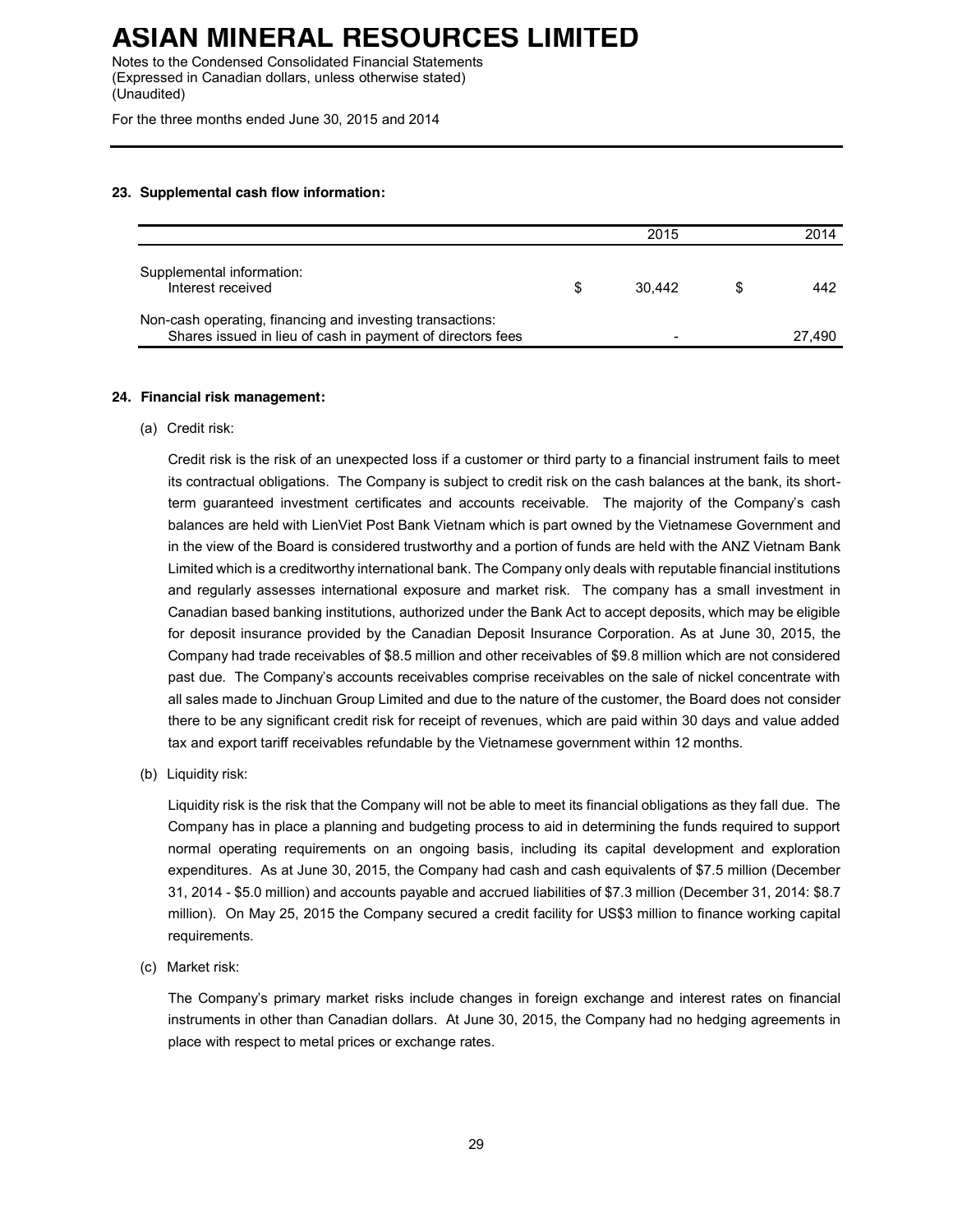Notes to the Condensed Consolidated Financial Statements (Expressed in Canadian dollars, unless otherwise stated) (Unaudited)

For the three months ended June 30, 2015 and 2014

#### **24. Financial risk management (continued):**

- (c) Market risk (continued):
	- (*i*) Currency risk:

The Company is exposed to the financial risks related to the fluctuation of foreign exchange rates. The Company has offices in Canada and Vietnam and holds cash in Canadian, United States, Vietnamese and Australian currencies in line with forecasted expenditures. A significant change in the currency exchange rates between the Canadian dollar relative to the US dollar, Vietnamese dong and Australian dollar could have an effect on the Company's results of operations, financial position or cash flows.

At June 30, 2015, the Company is exposed to currency risk through the following assets and liabilities denominated in US dollars:

|                                                                                              |      | 2015                                 |      | 2014                                     |
|----------------------------------------------------------------------------------------------|------|--------------------------------------|------|------------------------------------------|
| Cash and cash equivalents<br>Accounts receivable<br>Accounts payable and accrued liabilities | US\$ | 215,757<br>14,810,255<br>(4,924,313) | US\$ | 8,550,024<br>6,501,001<br>(10, 151, 598) |
|                                                                                              | US\$ | 10.101.699                           | US\$ | 4,899,427                                |
| Canadian dollar equivalent (year-end)                                                        |      | 12.617.661                           | J.   | 5,227,728                                |

A 10% appreciation of the Canadian dollar against the US dollar at June 30, 2015 would decrease net loss by \$1,261,766 for the period-ended June 30, 2015 (2014: decrease net loss by \$522,773).

At June 30, 2015, the Company is exposed to currency risk through the following assets and liabilities denominated in Vietnamese Dong:

|                                                  | 2015                                   |            | 2014                          |
|--------------------------------------------------|----------------------------------------|------------|-------------------------------|
| Cash and cash equivalents<br>Accounts receivable | VND 123,181,725,816<br>108.956.029.227 | <b>VND</b> | 473,381,708<br>36,690,796,295 |
|                                                  | VND 232,137,755,043                    |            | VND 37,164,178,003            |
| Canadian dollar equivalent (year-end)            | \$<br>13,232,500                       | \$         | 1,858,209                     |

A 10% appreciation of the Canadian dollar against the Vietnamese Dong at June 30, 2015 would decrease net loss by \$1,323,250 for the period-ended June 30, 2015 (2014: decrease net loss by \$185,821).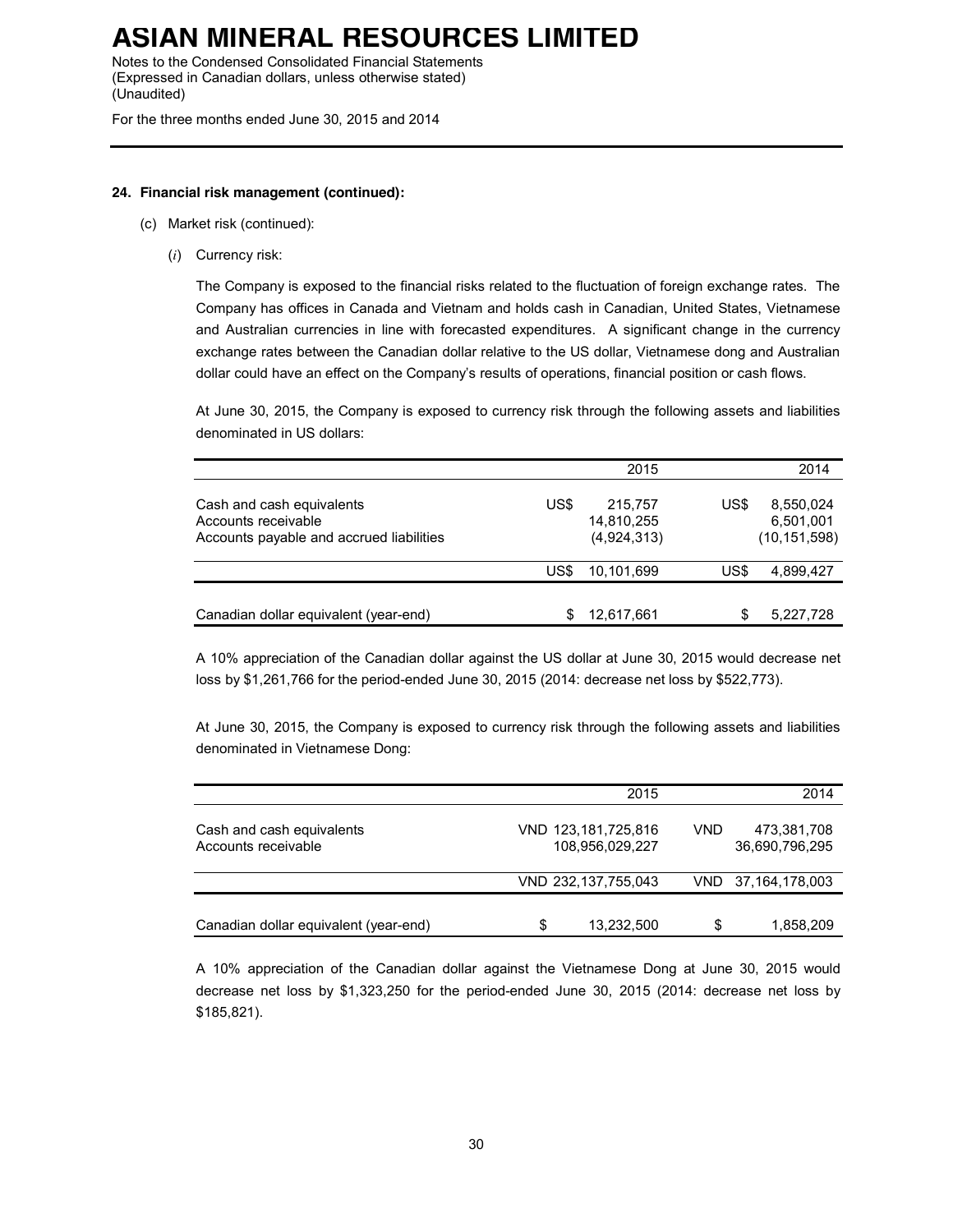Notes to the Condensed Consolidated Financial Statements (Expressed in Canadian dollars, unless otherwise stated) (Unaudited)

For the three months ended June 30, 2015 and 2014

### **24. Financial risk management (continued):**

- (c) Market risk (continued):
	- (*ii*) Interest rate risk:

Interest rate risk is the risk that the fair value or future cash flows of a financial instrument will fluctuate because of changes in market interest rates.

The Company's cash and cash equivalents attract interest at floating rates and have maturities of 90 days or less. The interest is typical of Canadian banking rates, which are at present historically low; however, the Company's conservative investment strategy mitigates the risk of deterioration to capital invested. A change of 100 basis points in the interest rate would not be material to the consolidated financial statements.

(*iii*) Commodity price risk:

Nickel, copper and cobalt prices have historically fluctuated significantly and are affected by numerous factors outside of the Company's control, including, but not limited to, industrial and retail demand, central bank lending, forward sales by producers and speculators, levels of worldwide production, short-term changes in supply and demand due to speculative hedging activities and certain other factors. The Company has not engaged in any hedging activities to reduce its exposure to commodity price risk. Revenue from the sale of concentrates is based on prevailing market prices which is subject to adjustment upon final settlement. For each reporting period until final settlement, estimates of metal prices are used to record sales. At June 30, 2015 there are 1,863 tonnes of nickel, 635 tonnes of copper and 26 tonnes of cobalt which do not have a final settlement price and the estimated revenues have been recognized at current market prices.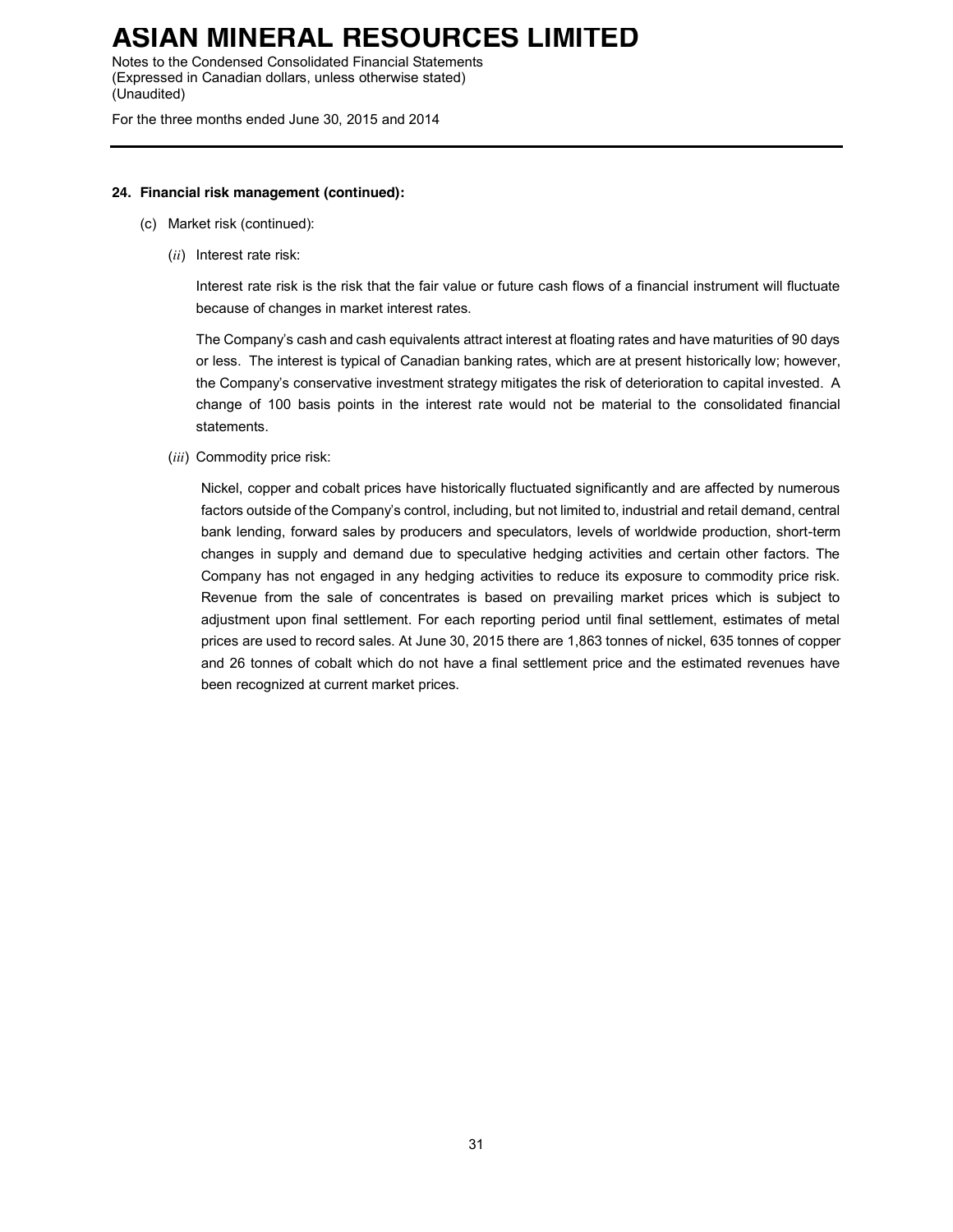Notes to the Condensed Consolidated Financial Statements (Expressed in Canadian dollars, unless otherwise stated) (Unaudited)

For the three months ended June 30, 2015 and 2014

### **24. Financial risk management (continued):**

#### (d) Financial assets and liabilities:

As at June 30, 2015, the carrying and fair values of our financial instruments by category are as follows:

|                                                                                             | Loans and<br>receivables<br>\$ | Financial<br>liabilities<br>\$ | Carrying<br>value<br>\$ | Fair value<br>\$        | Less than 1<br>year<br>\$ | 1 to $3$<br>years<br>\$ |
|---------------------------------------------------------------------------------------------|--------------------------------|--------------------------------|-------------------------|-------------------------|---------------------------|-------------------------|
| Financial assets                                                                            |                                |                                |                         |                         |                           |                         |
| Cash and cash equivalent                                                                    | 7,544,149                      |                                | 7,544,149               | 7,544,149               | 7,544,149                 |                         |
| Accounts receivable and<br>prepaid expenses                                                 | 18,233,141                     |                                | 18,233,141              | 18,233,141              | 18,233,141                |                         |
| Total financial assets                                                                      | 25,777,290                     |                                | 25,777,290              | 25,777,290              | 25,777,290                |                         |
| <b>Financial liabilities</b><br>Trade payables and<br>accrued liabilities<br>Bank term loan | $\qquad \qquad \blacksquare$   | 7,325,173<br>18,704,821        | 7,325,173<br>18,704,821 | 7,325,173<br>18,704,821 | 7,325,173<br>8,711,536    | 9,993,285               |
| Total financial liabilities                                                                 | $\overline{\phantom{a}}$       | 26,029,994                     | 26,029,994              | 26,029,994              | 16,036,709                | 9,993,285               |

(e) Fair value:

All financial instruments measured at fair value are categorized into one of three hierarchy levels, described below, for disclosure purposes. Each level is based on the transparency of the inputs used to measure the fair values of assets and liabilities:

- Level 1 Values based on unadjusted quoted prices in active markets that are accessible at the measurement date for identical assets and liabilities.
- Level 2 Values based on quoted prices in markets that are not active or model inputs that are observable either directly or indirectly for substantially the full contractual term of the asset or liability.

The Company determines the fair value of provision sales and the embedded derivative related to its trade receivables based on the quoted forward commodity price obtained from the London Metals Exchange. The embedded derivative related to trade receivables is therefore classified as a Level 2 financial asset.

• Level 3 - Values based on prices or valuation techniques that require inputs that are both unobservable and significant to the overall fair value measurement.

The carrying values of cash and cash equivalents, accounts receivable and accounts payable and accrued liabilities approximate their respective fair values due to the short-term nature of these instruments. The carrying value of the bank term loan approximates its fair value due to the existence of floating market-based interest rates.

The Company has no financial assets or liabilities included in Level 1 or 3 of the fair value hierarchy.